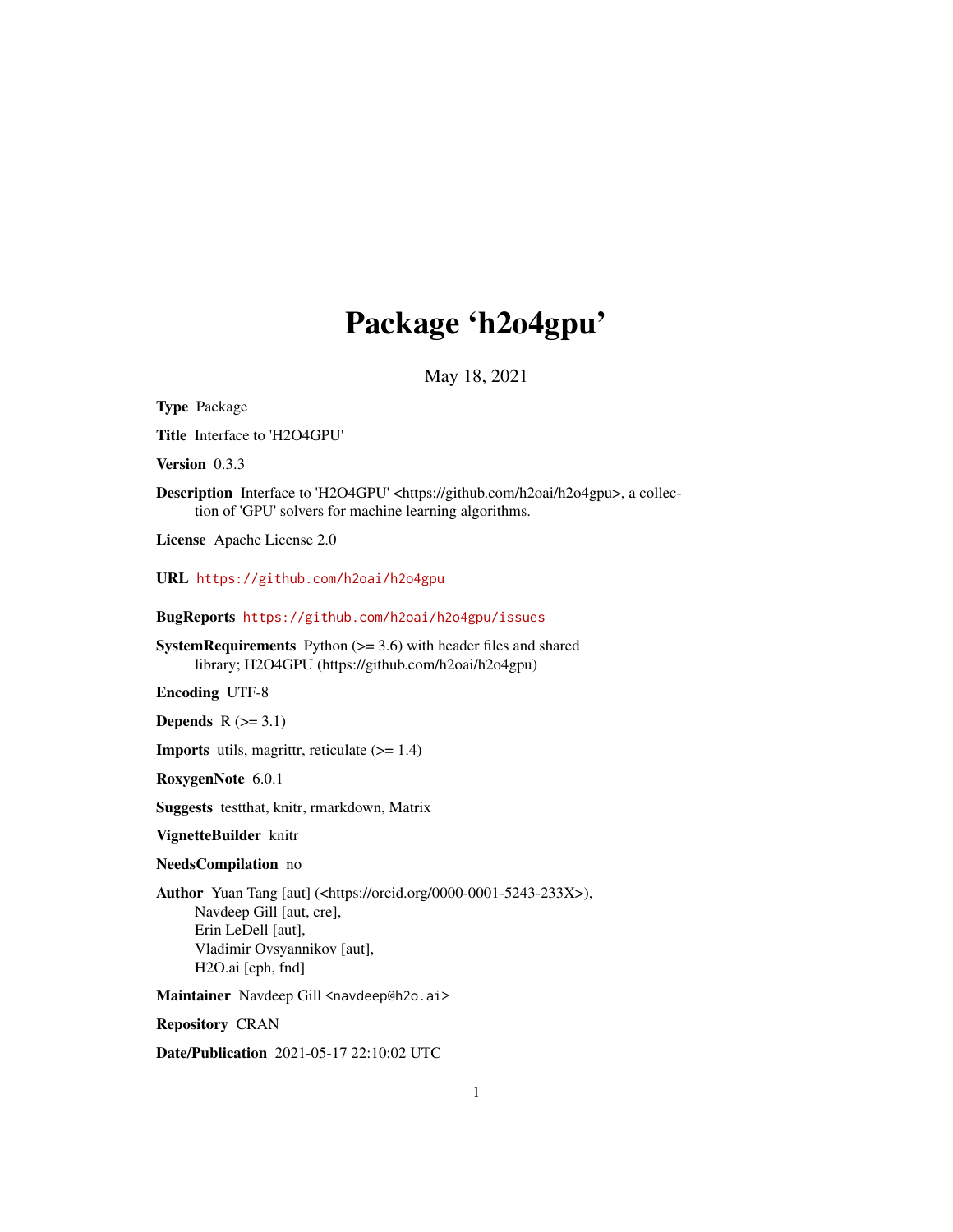## R topics documented:

#### **Index** [23](#page-22-0)

fit *Generic Method to Train an H2O4GPU Estimator*

#### Description

Generic Method to Train an H2O4GPU Estimator

Generic Method to Transform a Dataset using Trained H2O4GPU Estimator

#### Usage

```
fit(object, ...)
```

```
transform(object, ...)
```
#### Arguments

| object   | The h2o4gpu model object               |
|----------|----------------------------------------|
| $\cdots$ | Additional arguments (unused for now). |

#### <span id="page-1-0"></span>2 fit  $\int$  fit  $\int$  fit  $\int$  fit  $\int$  fit  $\int$  fit  $\int$  fit  $\int$  fit  $\int$  fit  $\int$  fit  $\int$  fit  $\int$  fit  $\int$  fit  $\int$  fit  $\int$  fit  $\int$  fit  $\int$  fit  $\int$  fit  $\int$  fit  $\int$  fit  $\int$  fit  $\int$  fit  $\int$  fit  $\int$  fit  $\int$  fit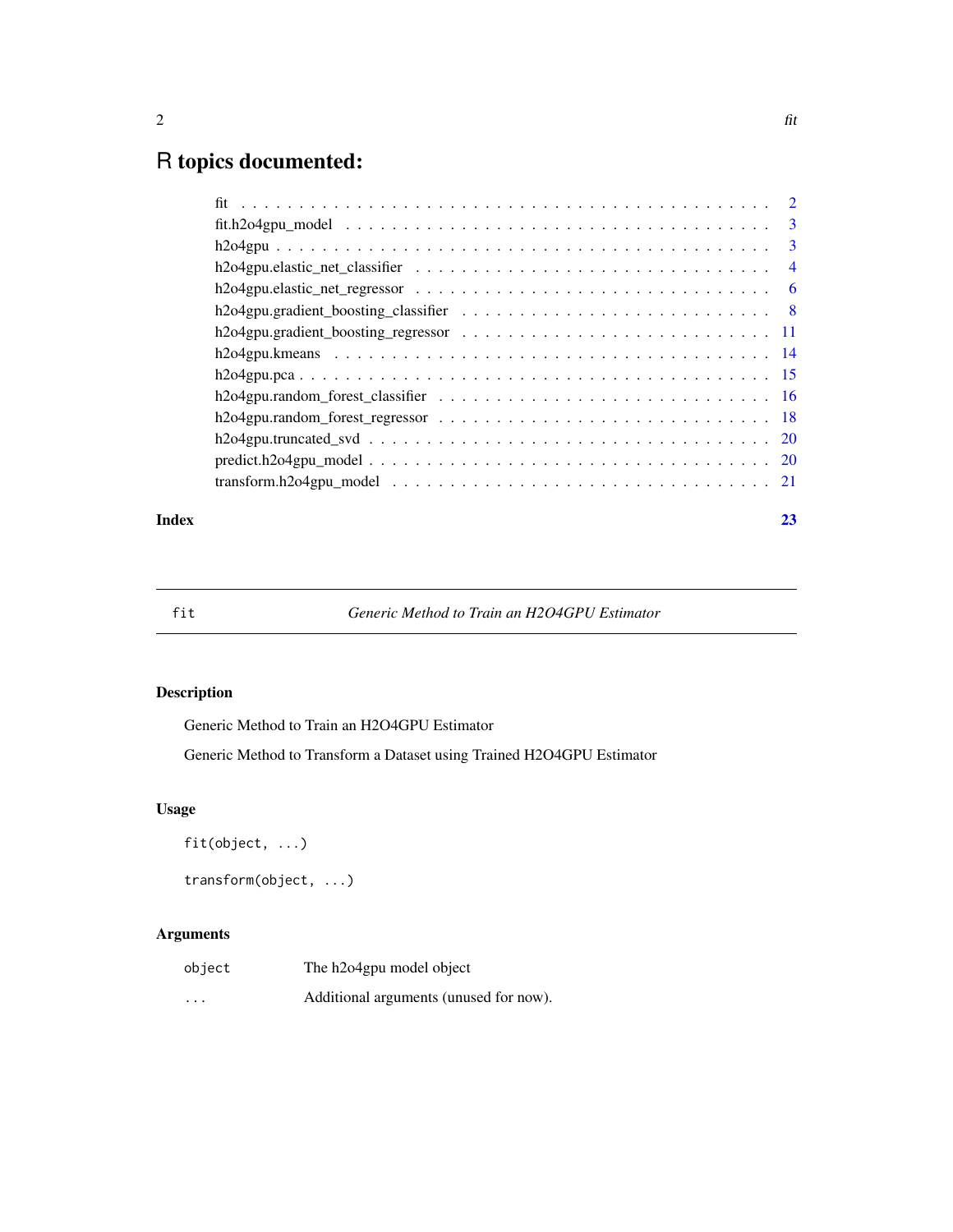#### <span id="page-2-0"></span>Description

This function builds the model using the training data specified.

#### Usage

```
## S3 method for class 'h2o4gpu_model'
fit(object, x, y = NULL, ...)
```
#### Arguments

| object       | The h2o4gpu model object                                                                                                                                                                                                                                                                      |
|--------------|-----------------------------------------------------------------------------------------------------------------------------------------------------------------------------------------------------------------------------------------------------------------------------------------------|
| $\mathsf{x}$ | The training data where each column represents a different predictor variable to<br>be used in building the model.                                                                                                                                                                            |
| y            | A vector of numeric values to be used as response variable in building the model.<br>Note that if the vector is character or factor, it will be converted to numeric<br>column (e.g. $0, 1, 2, $ ) implicitly. For unsupervised models, this argument can<br>be ignored or specified as NULL. |
| $\ddotsc$    | Additional arguments (unused for now).                                                                                                                                                                                                                                                        |

#### Examples

## Not run:

```
library(h2o4gpu)
```

```
# Setup dataset
x \leftarrow \text{iris}[1:4]y <- as.integer(iris$Species) - 1
```

```
# Train the classifier
h2o4gpu.random_forest_classifier() %>% fit(x, y)
```

```
## End(Not run)
```
h2o4gpu *h2o4gpu in R*

#### Description

h2o4gpu in R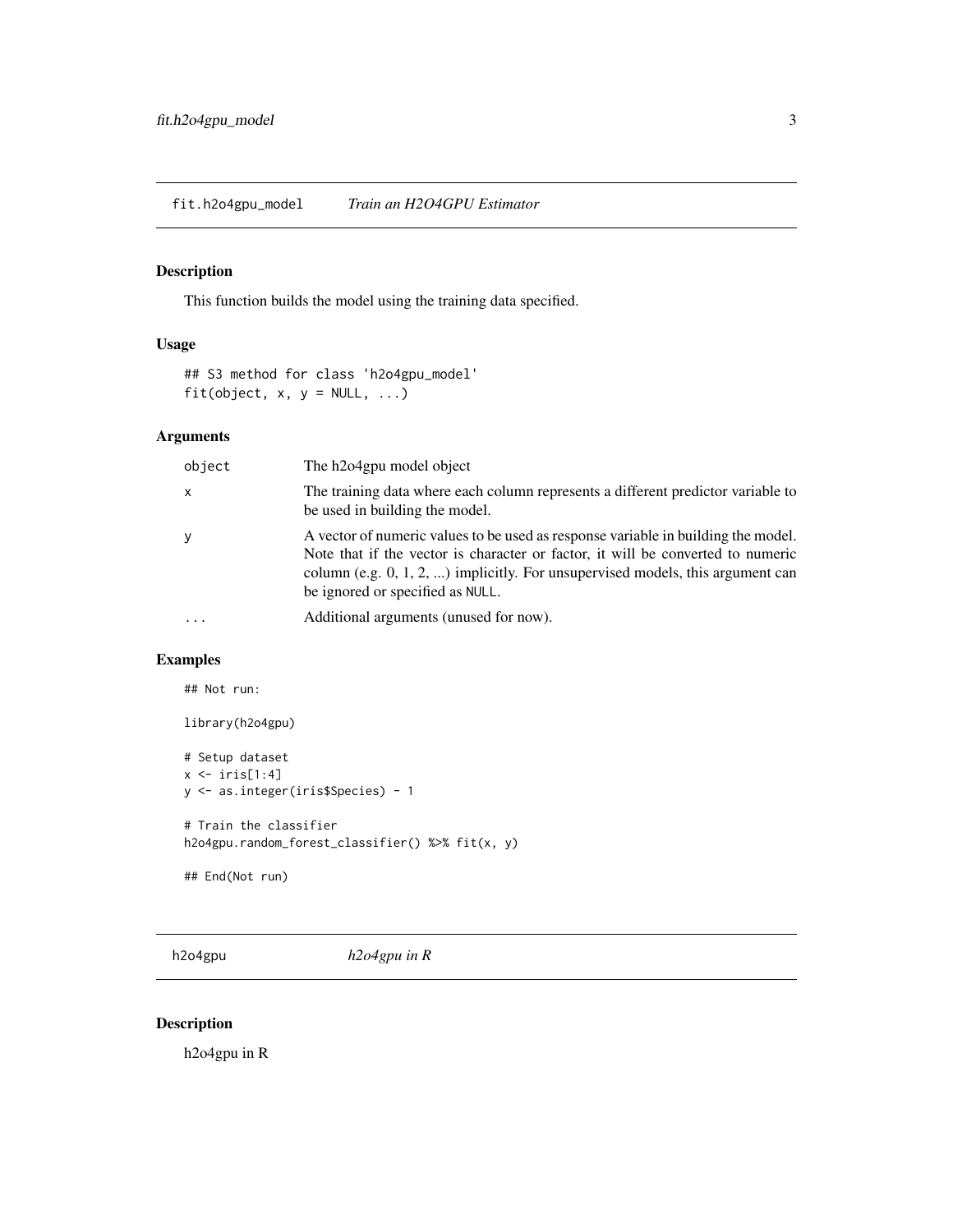#### Examples

## Not run:

library(h2o4gpu)

```
# Setup dataset
x \leftarrow \text{iris}[1:4]y <- as.integer(iris$Species) - 1
```
# Initialize and train the classifier model <- h2o4gpu.random\_forest\_classifier() %>% fit(x, y)

```
# Make predictions
predictions <- model %>% predict(x)
```
## End(Not run)

h2o4gpu.elastic\_net\_classifier *Elastic Net Classifier*

#### **Description**

Elastic Net Classifier

#### Usage

```
h2o4gpu.elastic_net_classifier(alpha = 1, l1_ratio = 0.5,
  fit_intercept = TRUE, normalize = FALSE, precompute = FALSE,
  max\_iter = 5000L, copy_X = TRUE, tol = 0.01, warm_start = FALSE,
 positive = FALSE, random_state = NULL, selection = "cyclic",
  n_gpus = -1L, lambda_stop_early = TRUE, glm_stop_early = TRUE,
  glm_stop_early_error_fraction = 1, verbose = FALSE, n_threads = NULL,
  gpu_id = 0L, lambda_min\_ratio = 1e-07, n\_lambda = 100L, n_folds = 5L,
  tol_seek_factor = 0.1, store_full_path = 0L, lambda_max = NULL,
  lambdas = NULL, double_precision = NULL, order = NULL,
  backend = "h2o4gpu")
```
#### Arguments

alpha Constant that multiplies the penalty terms. Defaults to 1.0. See the notes for the exact mathematical meaning of this parameter.  $a$ lpha = 0 is equivalent to an ordinary least square, solved by the :class:LinearRegressionSklearn object. For numerical reasons, using  $alpha = 0$  with the LassoSklearn object is not advised. Given this, you should use the :class:LinearRegressionSklearn object.

<span id="page-3-0"></span>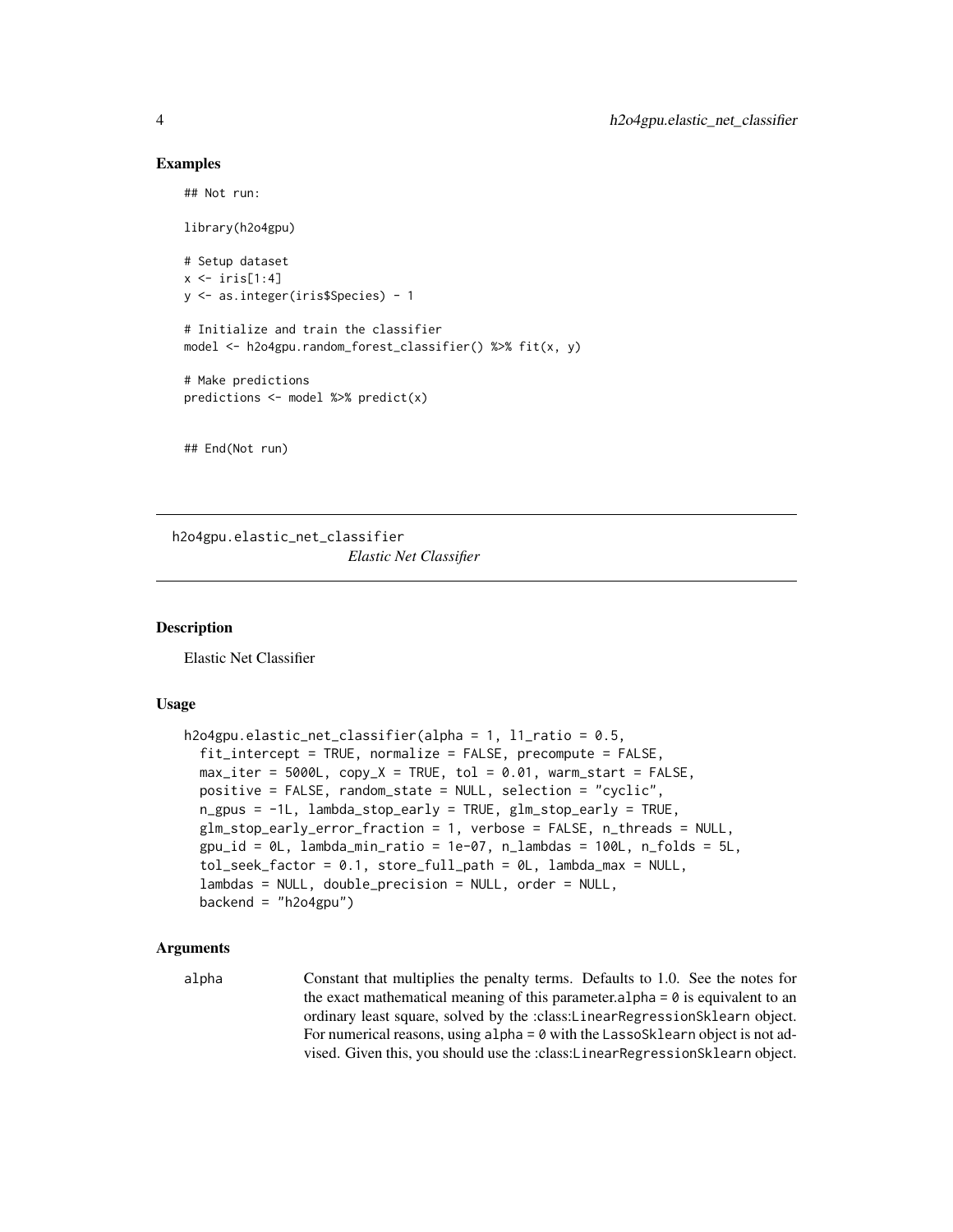| 11_ratio                      | The ElasticNetSklearn mixing parameter, with $0 \le 11$ ratio $\le 1$ . For $11$ ratio<br>$= 0$ the penalty is an L2 penalty. For 11_ratio = 1 it is an L1 penalty. For 0 <<br>11_ratio < 1, the penalty is a combination of L1 and L2.                                                                                                                                 |
|-------------------------------|-------------------------------------------------------------------------------------------------------------------------------------------------------------------------------------------------------------------------------------------------------------------------------------------------------------------------------------------------------------------------|
| fit_intercept                 | Whether the intercept should be estimated or not. If FALSE, the data is assumed<br>to be already centered.                                                                                                                                                                                                                                                              |
| normalize                     | This parameter is ignored when fit_intercept is set to FALSE. If TRUE, the<br>regressors X will be normalized before regression by subtracting the mean and<br>dividing by the 12-norm. If you wish to standardize, please use :class:h2o4gpu.preprocessing.Standard<br>before calling fit on an estimator with normalize=FALSE.                                        |
| precompute                    | Whether to use a precomputed Gram matrix to speed up calculations. The Gram<br>matrix can also be passed as argument. For sparse input this option is always<br>TRUE to preserve sparsity.                                                                                                                                                                              |
| max_iter                      | The maximum number of iterations                                                                                                                                                                                                                                                                                                                                        |
| $copy_X$                      | If TRUE, X will be copied; else, it may be overwritten.                                                                                                                                                                                                                                                                                                                 |
| tol                           | The tolerance for the optimization: if the updates are smaller than tol, the opti-<br>mization code checks the dual gap for optimality and continues until it is smaller<br>than tol.                                                                                                                                                                                   |
| warm_start                    | When set to TRUE, reuse the solution of the previous call to fit as initialization,<br>otherwise, just erase the previous solution.                                                                                                                                                                                                                                     |
| positive                      | When set to TRUE, forces the coefficients to be positive.                                                                                                                                                                                                                                                                                                               |
| random_state                  | The seed of the pseudo random number generator that selects a random feature to<br>update. If int, random_state is the seed used by the random number generator; If<br>RandomState instance, random_state is the random number generator; If NULL,<br>the random number generator is the RandomState instance used by np. random.<br>Used when selection $==$ 'random'. |
| selection                     | If set to 'random', a random coefficient is updated every iteration rather than<br>looping over features sequentially by default. This (setting to 'random') often<br>leads to significantly faster convergence especially when tol is higher than 1e-4.                                                                                                                |
| $n$ gpus                      | Number of gpu's to use in GLM solver.                                                                                                                                                                                                                                                                                                                                   |
| lambda_stop_early             |                                                                                                                                                                                                                                                                                                                                                                         |
|                               | Stop early when there is no more relative improvement on train or validation.                                                                                                                                                                                                                                                                                           |
| glm_stop_early                | Stop early when there is no more relative improvement in the primary and dual<br>residuals for ADMM.                                                                                                                                                                                                                                                                    |
| glm_stop_early_error_fraction | Relative tolerance for metric-based stopping criterion (stop if relative improve-<br>ment is not at least this much).                                                                                                                                                                                                                                                   |
| verbose                       | Print verbose information to the console if set to $> 0$ .                                                                                                                                                                                                                                                                                                              |
| n_threads                     | Number of threads to use in the gpu. Each thread is an independent model<br>builder.                                                                                                                                                                                                                                                                                    |
| gpu_id                        | ID of the GPU on which the algorithm should run.                                                                                                                                                                                                                                                                                                                        |
| lambda_min_ratio              |                                                                                                                                                                                                                                                                                                                                                                         |
|                               | Minimum lambda ratio to maximum lambda, used in lambda search.                                                                                                                                                                                                                                                                                                          |
| n_lambdas                     | Number of lambdas to be used in a search.                                                                                                                                                                                                                                                                                                                               |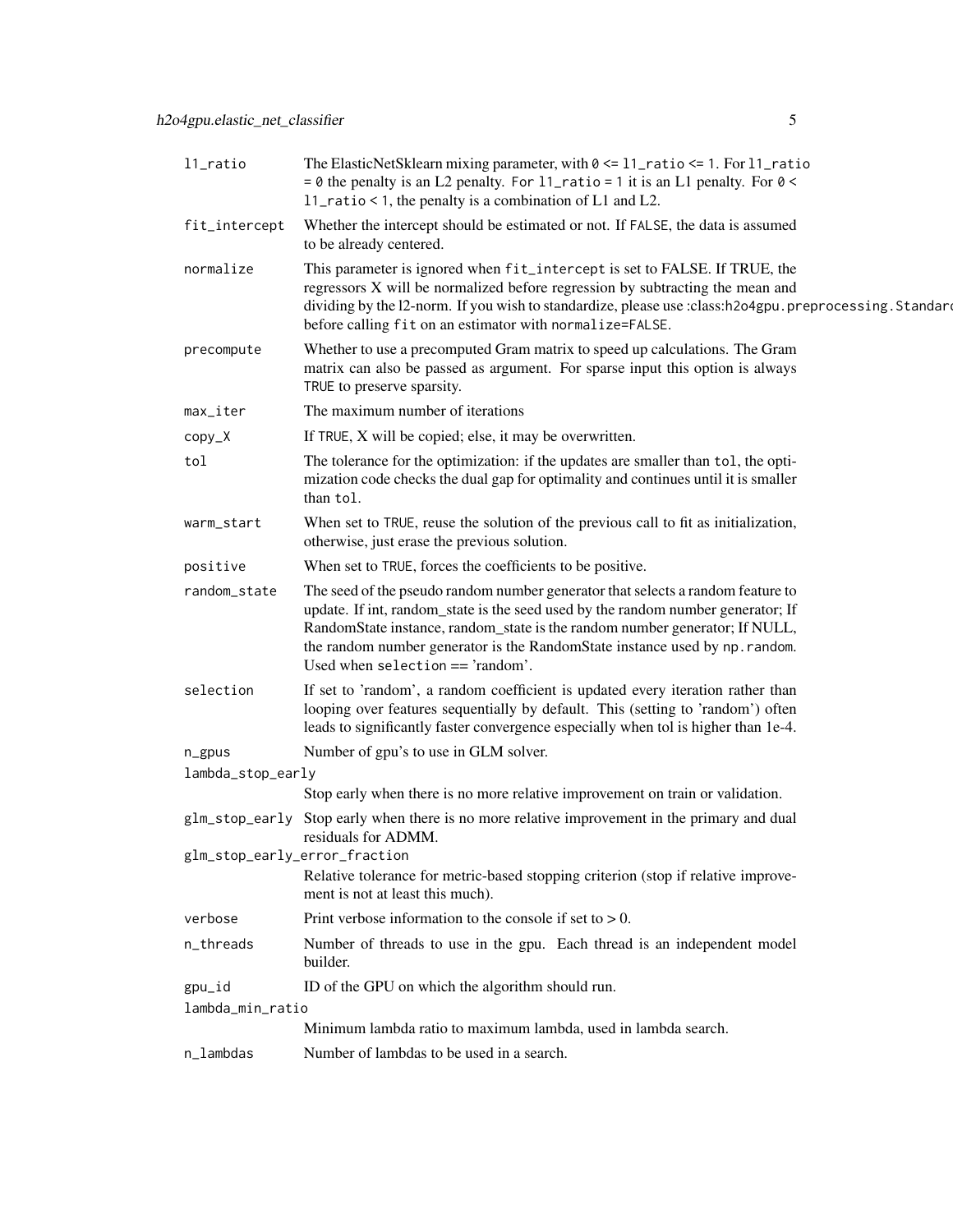<span id="page-5-0"></span>

| n_folds          | Number of cross validation folds.                                                                                                                       |  |
|------------------|---------------------------------------------------------------------------------------------------------------------------------------------------------|--|
| tol_seek_factor  |                                                                                                                                                         |  |
|                  | Factor of tolerance to seek once below null model accuracy. Default is 1E-1, so<br>seeks tolerance of 1E-3 once below null model accuracy for tol=1E-2. |  |
| store_full_path  |                                                                                                                                                         |  |
|                  | Whether to store full solution for all alphas and lambdas. If 1, then during<br>predict will compute best and full predictions.                         |  |
| lambda_max       | Maximum Lambda value to use. Default is NULL, and then internally compute<br>standard maximum                                                           |  |
| lambdas          | overrides n lambdas, lambda max, and lambda min ratio.                                                                                                  |  |
| double_precision |                                                                                                                                                         |  |
|                  | Internally set unless using _ptr methods. Value can either be 0 (float32) or<br>$1(f$ float $64)$                                                       |  |
| order            | Order of data. Default is NULL, and internally determined (unless using _ptr<br>methods) whether row 'r' or column 'c' major order.                     |  |
| backend          | Which backend to use. Options are 'auto', 'sklearn', 'h2o4gpu'. Saves as at-<br>tribute for actual backend used.                                        |  |
|                  |                                                                                                                                                         |  |

```
h2o4gpu.elastic_net_regressor
```
*Elastic Net Regressor*

#### **Description**

Elastic Net Regressor

#### Usage

```
h2o4gpu.elastic_net_regressor(alpha = 1, l1_ratio = 0.5,
  fit_intercept = TRUE, normalize = FALSE, precompute = FALSE,
 max\_iter = 5000L, copy_X = TRUE, tol = 0.01, warm_start = FALSE,
  positive = FALSE, random_state = NULL, selection = "cyclic",
  n_gpus = -1L, lambda_stop_early = TRUE, glm_stop_early = TRUE,
  glm_stop_early_error_fraction = 1, verbose = FALSE, n_threads = NULL,
  gpu_id = 0L, lambda_min_ratio = 1e-07, n_lambdas = 100L, n_folds = 5L,
  tol_seek_factor = 0.1, store_full_path = 0L, lambda_max = NULL,
  lambdas = NULL, double_precision = NULL, order = NULL,
  backend = "h2o4gpu")
```
#### Arguments

alpha Constant that multiplies the penalty terms. Defaults to 1.0. See the notes for the exact mathematical meaning of this parameter. alpha =  $\theta$  is equivalent to an ordinary least square, solved by the :class:LinearRegressionSklearn object. For numerical reasons, using  $alpha = 0$  with the LassoSklearn object is not advised. Given this, you should use the :class:LinearRegressionSklearn object.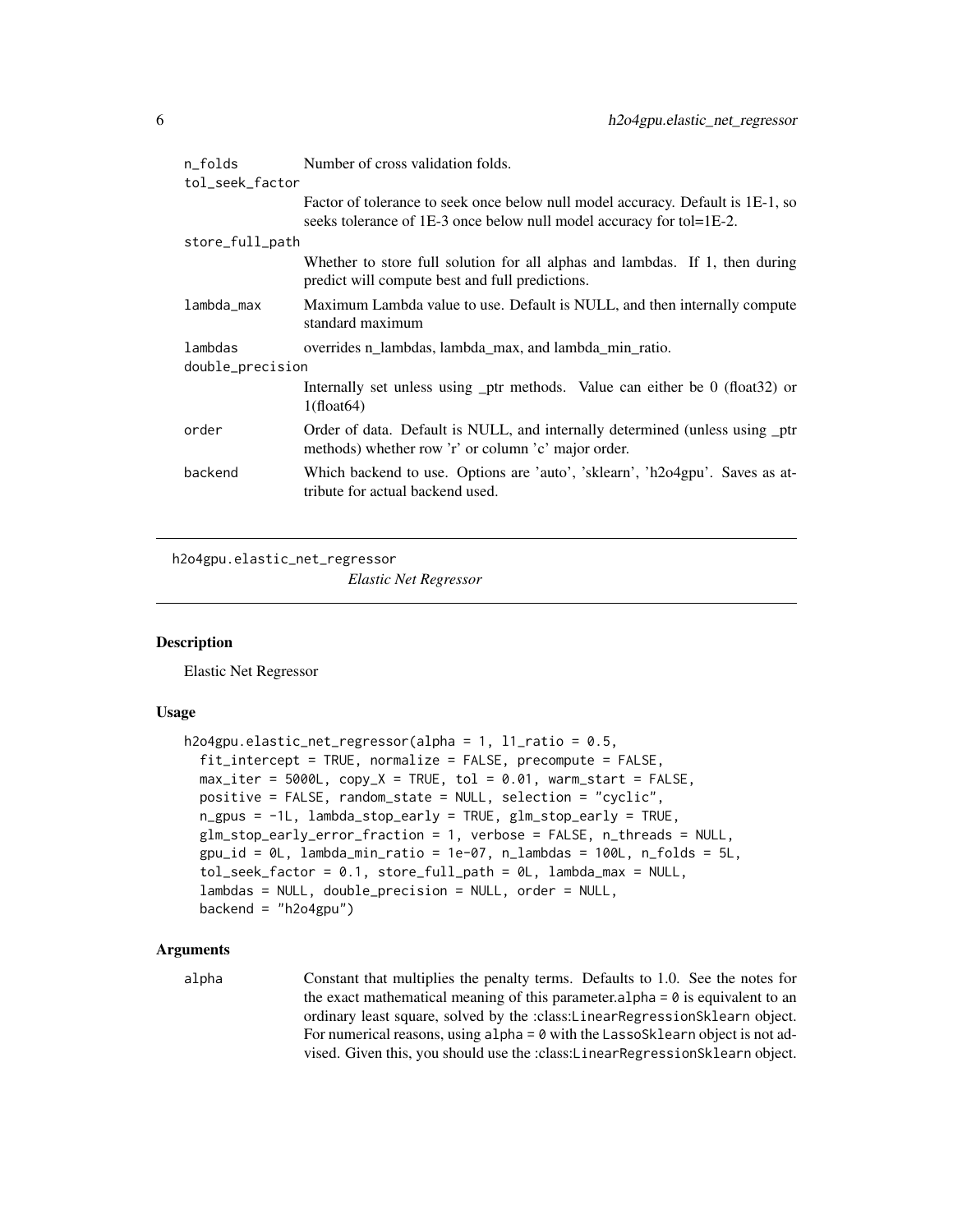| 11_ratio                      | The ElasticNetSklearn mixing parameter, with $0 \le 11$ ratio $\le 1$ . For $11$ ratio<br>= $\theta$ the penalty is an L2 penalty. For 11_ratio = 1 it is an L1 penalty. For $0 <$<br>11_ratio < 1, the penalty is a combination of $L1$ and $L2$ .                                                                                                                     |
|-------------------------------|-------------------------------------------------------------------------------------------------------------------------------------------------------------------------------------------------------------------------------------------------------------------------------------------------------------------------------------------------------------------------|
| fit_intercept                 | Whether the intercept should be estimated or not. If FALSE, the data is assumed<br>to be already centered.                                                                                                                                                                                                                                                              |
| normalize                     | This parameter is ignored when fit_intercept is set to FALSE. If TRUE, the<br>regressors X will be normalized before regression by subtracting the mean and<br>dividing by the 12-norm. If you wish to standardize, please use :class:h2o4gpu.preprocessing.Standard<br>before calling fit on an estimator with normalize=FALSE.                                        |
| precompute                    | Whether to use a precomputed Gram matrix to speed up calculations. The Gram<br>matrix can also be passed as argument. For sparse input this option is always<br>TRUE to preserve sparsity.                                                                                                                                                                              |
| max_iter                      | The maximum number of iterations                                                                                                                                                                                                                                                                                                                                        |
| $copy_X$                      | If TRUE, X will be copied; else, it may be overwritten.                                                                                                                                                                                                                                                                                                                 |
| tol                           | The tolerance for the optimization: if the updates are smaller than tol, the opti-<br>mization code checks the dual gap for optimality and continues until it is smaller<br>than tol.                                                                                                                                                                                   |
| warm_start                    | When set to TRUE, reuse the solution of the previous call to fit as initialization,<br>otherwise, just erase the previous solution.                                                                                                                                                                                                                                     |
| positive                      | When set to TRUE, forces the coefficients to be positive.                                                                                                                                                                                                                                                                                                               |
| random_state                  | The seed of the pseudo random number generator that selects a random feature to<br>update. If int, random_state is the seed used by the random number generator; If<br>RandomState instance, random_state is the random number generator; If NULL,<br>the random number generator is the RandomState instance used by np. random.<br>Used when selection $==$ 'random'. |
| selection                     | If set to 'random', a random coefficient is updated every iteration rather than<br>looping over features sequentially by default. This (setting to 'random') often<br>leads to significantly faster convergence especially when tol is higher than 1e-4.                                                                                                                |
| n_gpus                        | Number of gpu's to use in GLM solver.                                                                                                                                                                                                                                                                                                                                   |
| lambda_stop_early             |                                                                                                                                                                                                                                                                                                                                                                         |
|                               | Stop early when there is no more relative improvement on train or validation.                                                                                                                                                                                                                                                                                           |
| glm_stop_early                | Stop early when there is no more relative improvement in the primary and dual<br>residuals for ADMM.                                                                                                                                                                                                                                                                    |
| glm_stop_early_error_fraction | Relative tolerance for metric-based stopping criterion (stop if relative improve-<br>ment is not at least this much).                                                                                                                                                                                                                                                   |
| verbose                       | Print verbose information to the console if set to $> 0$ .                                                                                                                                                                                                                                                                                                              |
| n_threads                     | Number of threads to use in the gpu. Each thread is an independent model<br>builder.                                                                                                                                                                                                                                                                                    |
| gpu_id                        | ID of the GPU on which the algorithm should run.                                                                                                                                                                                                                                                                                                                        |
| lambda_min_ratio              |                                                                                                                                                                                                                                                                                                                                                                         |
|                               | Minimum lambda ratio to maximum lambda, used in lambda search.                                                                                                                                                                                                                                                                                                          |
| n_lambdas                     | Number of lambdas to be used in a search.                                                                                                                                                                                                                                                                                                                               |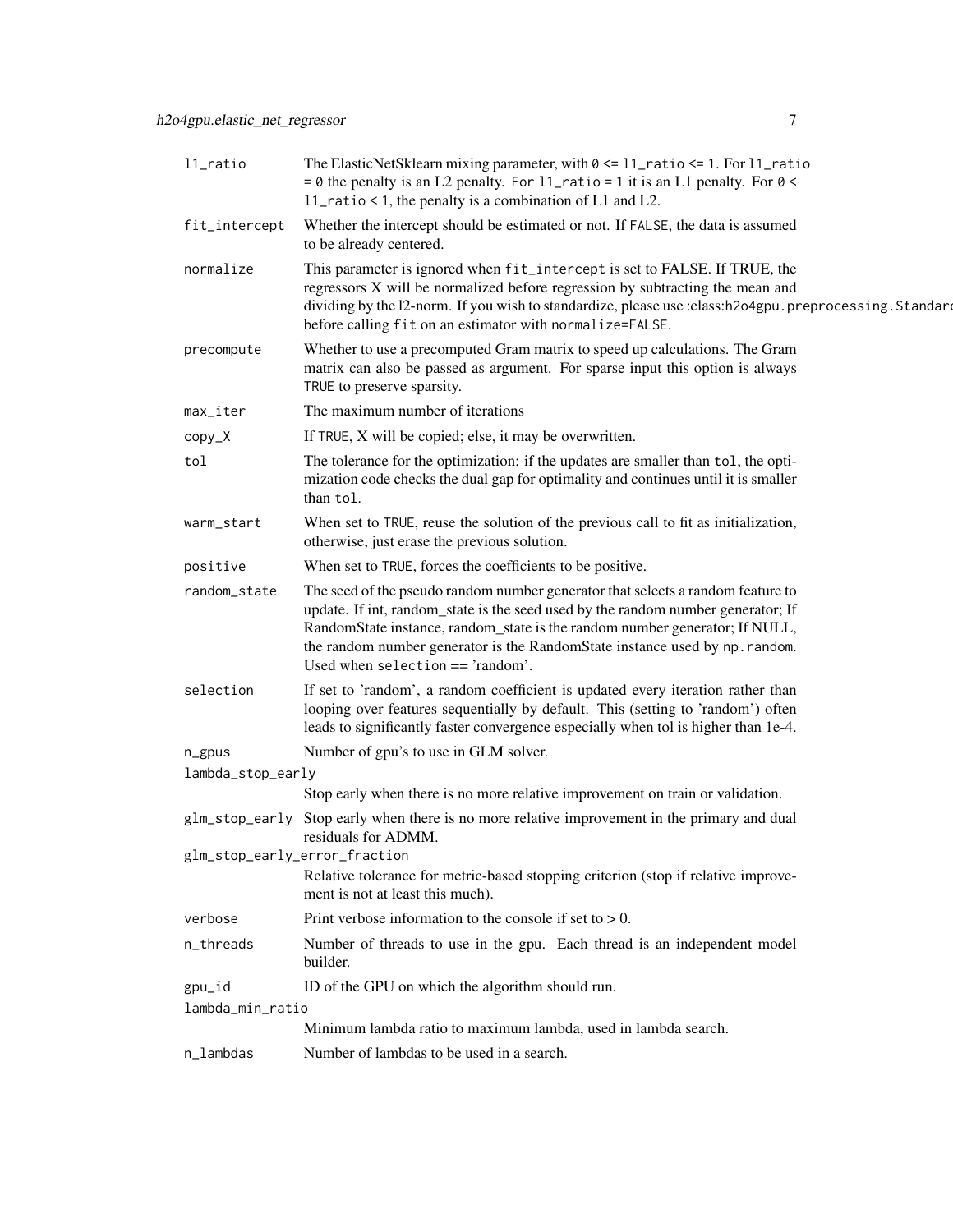<span id="page-7-0"></span>

| n_folds          | Number of cross validation folds.                                                                                                                       |  |
|------------------|---------------------------------------------------------------------------------------------------------------------------------------------------------|--|
| tol_seek_factor  |                                                                                                                                                         |  |
|                  | Factor of tolerance to seek once below null model accuracy. Default is 1E-1, so<br>seeks tolerance of 1E-3 once below null model accuracy for tol=1E-2. |  |
| store_full_path  |                                                                                                                                                         |  |
|                  | Whether to store full solution for all alphas and lambdas. If 1, then during<br>predict will compute best and full predictions.                         |  |
| lambda_max       | Maximum Lambda value to use. Default is NULL, and then internally compute<br>standard maximum                                                           |  |
| lambdas          | overrides n_lambdas, lambda_max, and lambda_min_ratio.                                                                                                  |  |
| double_precision |                                                                                                                                                         |  |
|                  | Internally set unless using $_{\rm{ptr}}$ methods. Value can either be 0 (float 32) or<br>$1(f$ loat $64)$                                              |  |
| order            | Order of data. Default is NULL, and internally determined (unless using ptr<br>methods) whether row 'r' or column 'c' major order.                      |  |
| backend          | Which backend to use. Options are 'auto', 'sklearn', 'h2o4gpu'. Saves as at-<br>tribute for actual backend used.                                        |  |

h2o4gpu.gradient\_boosting\_classifier *Gradient Boosting Classifier*

#### Description

Gradient Boosting Classifier

#### Usage

```
h2o4gpu.gradient_boosting_classifier(loss = "deviance", learning_rate = 0.1,
  n_estimators = 100L, subsample = 1, criterion = "friedman_mse",
  min_samples_split = 2L, min_samples_leaf = 1L,
  min\_weight\_fraction\_leaf = 0, max\_depth = 3L, min\_impurity\_decrease = 0,
  min_impurity_split = NULL, init = NULL, random_state = NULL,
  max_features = "auto", verbose = 0L, max_leaf_nodes = NULL,
  warm_start = FALSE, presort = "auto", colsample_bytree = 1,
  num_parallel_tree = 1L, tree_method = "gpu_hist", n_gpus = -1L,
  predictor = "gpu_predictor", objective = "binary:logistic",
  booster = "gbtree", n_{j}obs = 1L, gamma = 0L, min_child_weight = 1L,
  max_delta_step = 0L, colsample_bylevel = 1L, reg_alpha = 0L,
  reg_lambda = 1L, scale_pos_weight = 1L, base_score = 0.5,
  missing = NULL, backend = "h2o4gpu", \ldots)
```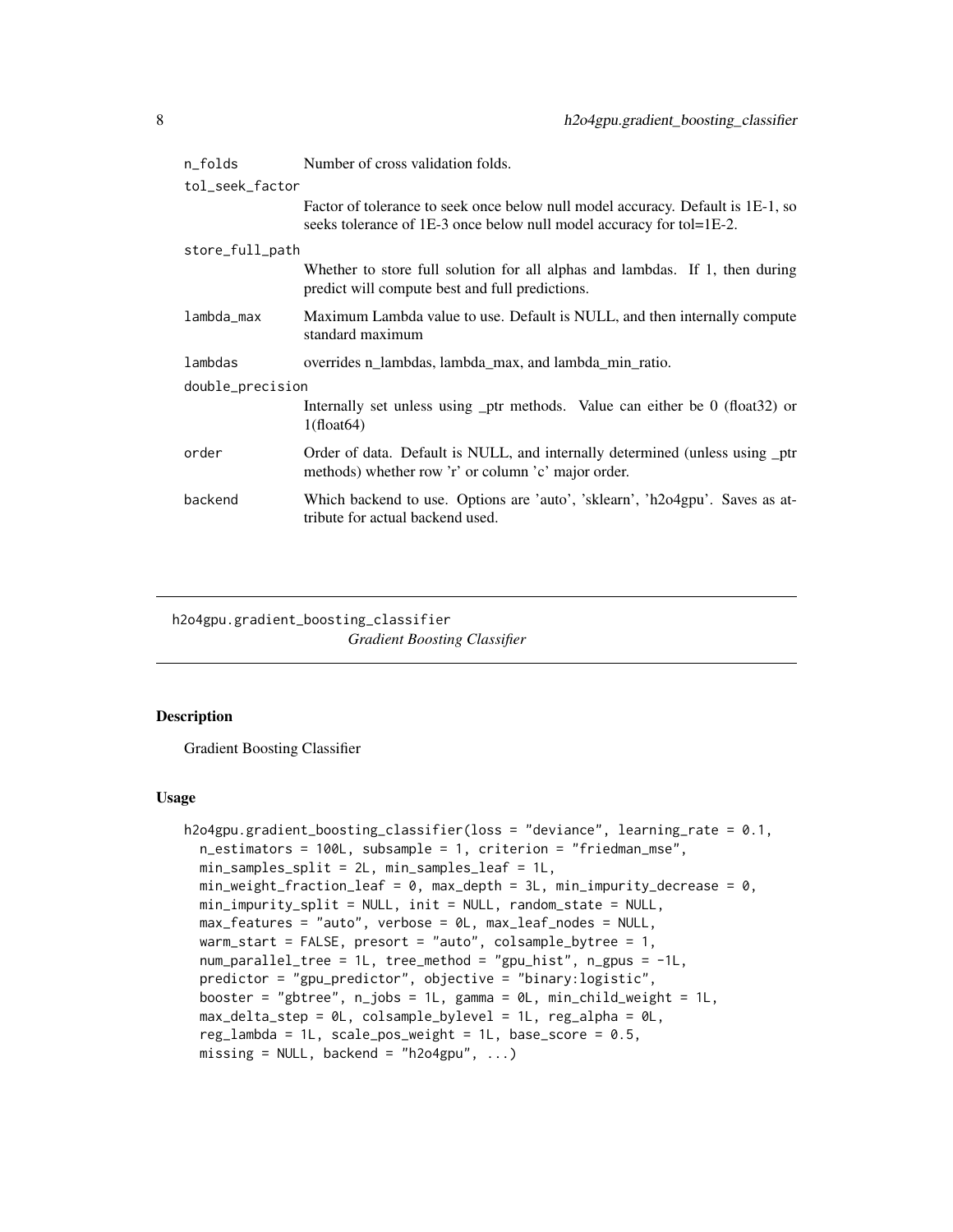| loss                     | loss function to be optimized. 'deviance' refers to deviance (= logistic regres-<br>sion) for classification with probabilistic outputs. For loss 'exponential' gradient<br>boosting recovers the AdaBoost algorithm.                                                                                                                                       |
|--------------------------|-------------------------------------------------------------------------------------------------------------------------------------------------------------------------------------------------------------------------------------------------------------------------------------------------------------------------------------------------------------|
| learning_rate            | learning rate shrinks the contribution of each tree by learning_rate. There is<br>a trade-off between learning_rate and n_estimators.                                                                                                                                                                                                                       |
| n_estimators             | The number of boosting stages to perform. Gradient boosting is fairly robust to<br>over-fitting so a large number usually results in better performance.                                                                                                                                                                                                    |
| subsample                | The fraction of samples to be used for fitting the individual base learners. If<br>smaller than 1.0 this results in Stochastic Gradient Boosting. subsample inter-<br>acts with the parameter n_estimators. Choosing subsample < 1.0 leads to a<br>reduction of variance and an increase in bias.                                                           |
| criterion                | The function to measure the quality of a split. Supported criteria are "fried-<br>man_mse" for the mean squared error with improvement score by Friedman,<br>"mse" for mean squared error, and "mae" for the mean absolute error. The de-<br>fault value of "friedman_mse" is generally the best as it can provide a better<br>approximation in some cases. |
| min_samples_split        |                                                                                                                                                                                                                                                                                                                                                             |
|                          | The minimum number of samples required to split an internal node:                                                                                                                                                                                                                                                                                           |
| min_samples_leaf         |                                                                                                                                                                                                                                                                                                                                                             |
|                          | The minimum number of samples required to be at a leaf node:                                                                                                                                                                                                                                                                                                |
| min_weight_fraction_leaf | The minimum weighted fraction of the sum total of weights (of all the input<br>samples) required to be at a leaf node. Samples have equal weight when sam-<br>ple_weight is not provided.                                                                                                                                                                   |
| max_depth                | maximum depth of the individual regression estimators. The maximum depth<br>limits the number of nodes in the tree. Tune this parameter for best performance;<br>the best value depends on the interaction of the input variables.                                                                                                                          |
| min_impurity_decrease    |                                                                                                                                                                                                                                                                                                                                                             |
|                          | A node will be split if this split induces a decrease of the impurity greater than<br>or equal to this value.                                                                                                                                                                                                                                               |
| min_impurity_split       |                                                                                                                                                                                                                                                                                                                                                             |
|                          | Threshold for early stopping in tree growth. A node will split if its impurity is<br>above the threshold, otherwise it is a leaf.                                                                                                                                                                                                                           |
| init                     | An estimator object that is used to compute the initial predictions. in it has to<br>provide fit and predict. If NULL it uses loss. init_estimator.                                                                                                                                                                                                         |
| random_state             | If int, random_state is the seed used by the random number generator; If Ran-<br>domState instance, random_state is the random number generator; If NULL, the<br>random number generator is the RandomState instance used by np. random.                                                                                                                    |
| max_features             | The number of features to consider when looking for the best split:                                                                                                                                                                                                                                                                                         |
| verbose                  | Enable verbose output. If 1 then it prints progress and performance once in a<br>while (the more trees the lower the frequency). If greater than 1 then it prints<br>progress and performance for every tree.                                                                                                                                               |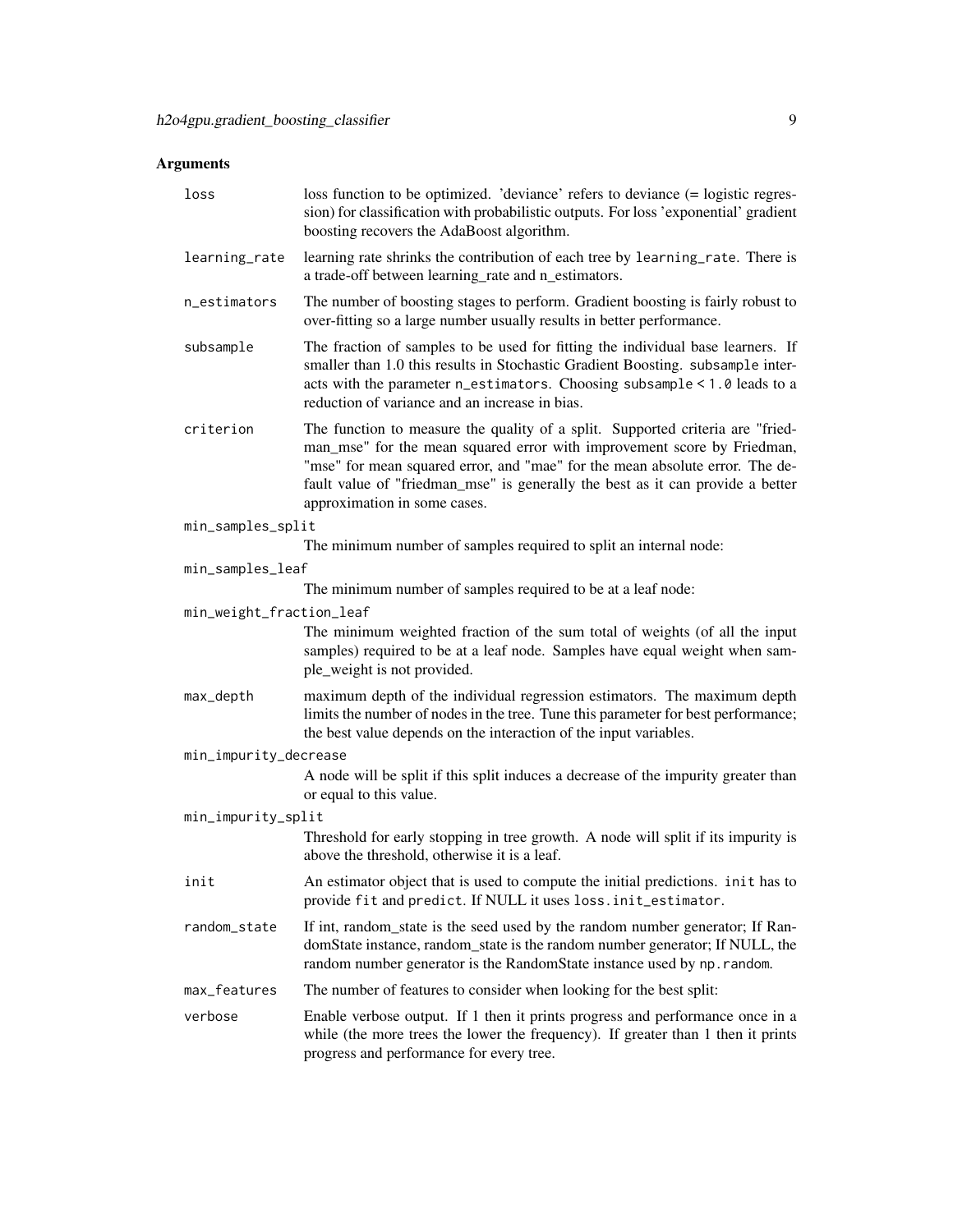|                   | max_leaf_nodes Grow trees with max_leaf_nodes in best-first fashion. Best nodes are defined<br>as relative reduction in impurity. If NULL then unlimited number of leaf nodes.                                                                                                                                                                                                                                                                                                                                                                                                                                                                                                                                                                                                                                                                                                                                  |
|-------------------|-----------------------------------------------------------------------------------------------------------------------------------------------------------------------------------------------------------------------------------------------------------------------------------------------------------------------------------------------------------------------------------------------------------------------------------------------------------------------------------------------------------------------------------------------------------------------------------------------------------------------------------------------------------------------------------------------------------------------------------------------------------------------------------------------------------------------------------------------------------------------------------------------------------------|
| warm_start        | When set to TRUE, reuse the solution of the previous call to fit and add more<br>estimators to the ensemble, otherwise, just erase the previous solution.                                                                                                                                                                                                                                                                                                                                                                                                                                                                                                                                                                                                                                                                                                                                                       |
| presort           | Whether to presort the data to speed up the finding of best splits in fitting. Auto<br>mode by default will use presorting on dense data and default to normal sorting<br>on sparse data. Setting presort to true on sparse data will raise an error.                                                                                                                                                                                                                                                                                                                                                                                                                                                                                                                                                                                                                                                           |
| colsample_bytree  |                                                                                                                                                                                                                                                                                                                                                                                                                                                                                                                                                                                                                                                                                                                                                                                                                                                                                                                 |
|                   | Subsample ratio of columns when constructing each tree.                                                                                                                                                                                                                                                                                                                                                                                                                                                                                                                                                                                                                                                                                                                                                                                                                                                         |
| num_parallel_tree |                                                                                                                                                                                                                                                                                                                                                                                                                                                                                                                                                                                                                                                                                                                                                                                                                                                                                                                 |
|                   | Number of trees to grow per round                                                                                                                                                                                                                                                                                                                                                                                                                                                                                                                                                                                                                                                                                                                                                                                                                                                                               |
| tree_method       | The tree construction algorithm used in XGBoost Distributed and external mem-<br>ory version only support approximate algorithm. Choices: 'auto', 'exact', 'ap-<br>prox', 'hist', 'gpu_exact', 'gpu_hist' 'auto': Use heuristic to choose faster one.<br>- For small to medium dataset, exact greedy will be used. - For very large-<br>dataset, approximate algorithm will be chosen. - Because old behavior is always<br>use exact greedy in single machine, - user will get a message when approxi-<br>mate algorithm is chosen to notify this choice. 'exact': Exact greedy algorithm.<br>'approx': Approximate greedy algorithm using sketching and histogram. 'hist':<br>Fast histogram optimized approximate greedy algorithm. It uses some perfor-<br>mance improvements such as bins caching. 'gpu_exact': GPU implementation<br>of exact algorithm. 'gpu_hist': GPU implementation of hist algorithm. |
| n_gpus            | Number of gpu's to use in GradientBoostingClassifier solver. Default is -1.                                                                                                                                                                                                                                                                                                                                                                                                                                                                                                                                                                                                                                                                                                                                                                                                                                     |
| predictor         | The type of predictor algorithm to use. Provides the same results but allows the<br>use of GPU or CPU. - 'cpu_predictor': Multicore CPU prediction algorithm. -<br>'gpu_predictor': Prediction using GPU. Default for 'gpu_exact' and 'gpu_hist'<br>tree method.                                                                                                                                                                                                                                                                                                                                                                                                                                                                                                                                                                                                                                                |
| objective         | Specify the learning task and the corresponding learning objective or a custom<br>objective function to be used Note: A custom objective function can be pro-<br>vided for the objective parameter. In this case, it should have the signature<br>objective( $y$ _true, $y$ _pred) -> grad, hess:                                                                                                                                                                                                                                                                                                                                                                                                                                                                                                                                                                                                               |
| booster           | Specify which booster to use: gbtree, gblinear or dart.                                                                                                                                                                                                                                                                                                                                                                                                                                                                                                                                                                                                                                                                                                                                                                                                                                                         |
| $n$ _jobs         | Number of parallel threads used to run xgboost.                                                                                                                                                                                                                                                                                                                                                                                                                                                                                                                                                                                                                                                                                                                                                                                                                                                                 |
| gamma             | Minimum loss reduction required to make a further partition on a leaf node of<br>the tree.                                                                                                                                                                                                                                                                                                                                                                                                                                                                                                                                                                                                                                                                                                                                                                                                                      |
| min_child_weight  |                                                                                                                                                                                                                                                                                                                                                                                                                                                                                                                                                                                                                                                                                                                                                                                                                                                                                                                 |
|                   | Minimum sum of instance weight(hessian) needed in a child.                                                                                                                                                                                                                                                                                                                                                                                                                                                                                                                                                                                                                                                                                                                                                                                                                                                      |
| colsample_bylevel | max_delta_step Maximum delta step we allow each tree's weight estimation to be.                                                                                                                                                                                                                                                                                                                                                                                                                                                                                                                                                                                                                                                                                                                                                                                                                                 |
|                   | Subsample ratio of columns for each split, in each level.                                                                                                                                                                                                                                                                                                                                                                                                                                                                                                                                                                                                                                                                                                                                                                                                                                                       |
| reg_alpha         | L1 regularization term on weights                                                                                                                                                                                                                                                                                                                                                                                                                                                                                                                                                                                                                                                                                                                                                                                                                                                                               |
| reg_lambda        | L2 regularization term on weights                                                                                                                                                                                                                                                                                                                                                                                                                                                                                                                                                                                                                                                                                                                                                                                                                                                                               |
| scale_pos_weight  |                                                                                                                                                                                                                                                                                                                                                                                                                                                                                                                                                                                                                                                                                                                                                                                                                                                                                                                 |
|                   |                                                                                                                                                                                                                                                                                                                                                                                                                                                                                                                                                                                                                                                                                                                                                                                                                                                                                                                 |

Balancing of positive and negative weights.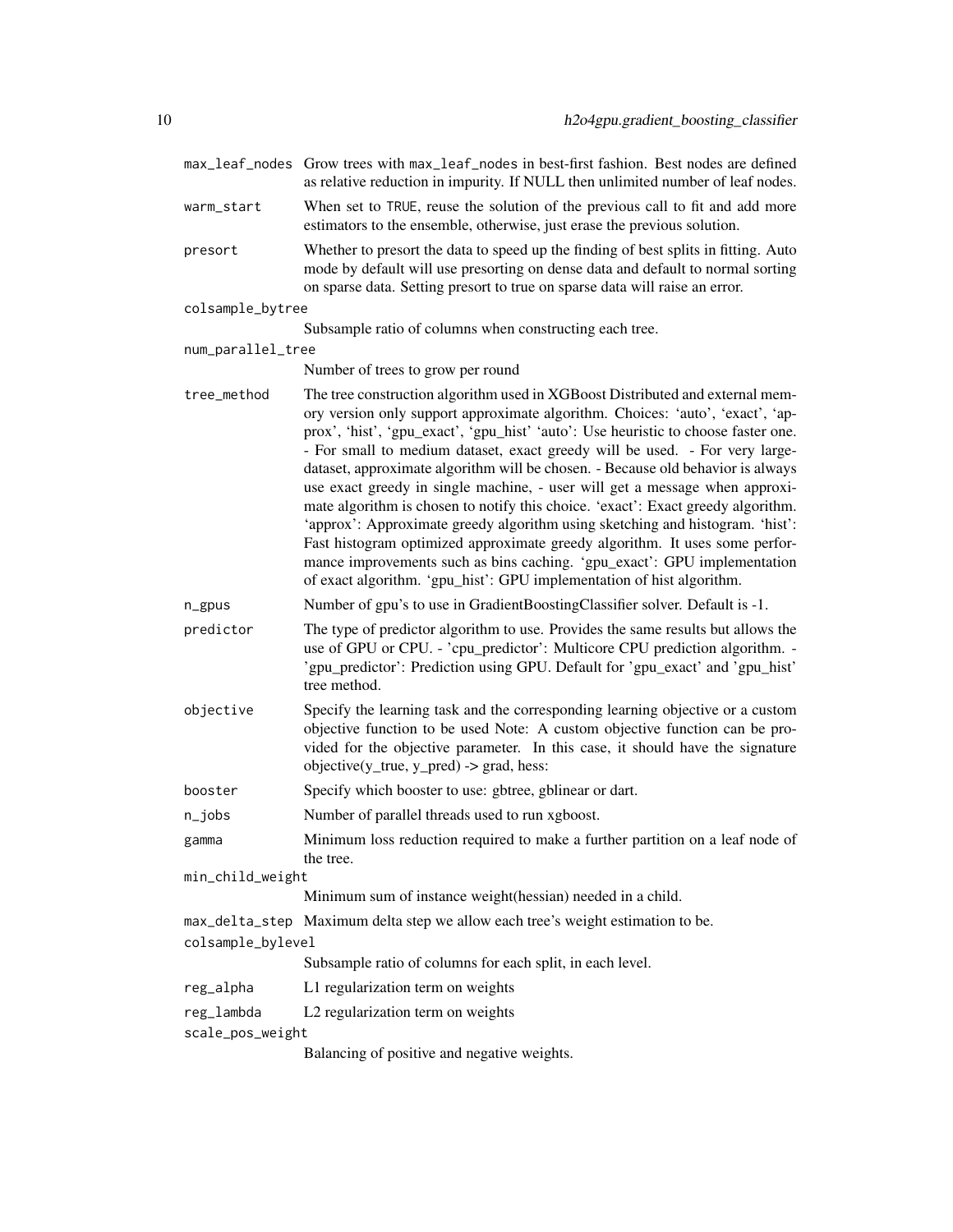<span id="page-10-0"></span>

| base_score          | The initial prediction score of all instances, global bias.                                                                                              |
|---------------------|----------------------------------------------------------------------------------------------------------------------------------------------------------|
| missing             | Value in the data which needs to be present as a missing value. If NULL, defaults<br>to np.nan.                                                          |
| backend             | Which backend to use. Options are 'auto', 'sklearn', 'h2o4gpu'. Saves as at-<br>tribute for actual backend used.                                         |
| $\cdot \cdot \cdot$ | Other parameters for XGBoost object. Full documentation of parameters can be<br>found here: https://github.com/dmlc/xgboost/blob/master/doc/parameter.md |

h2o4gpu.gradient\_boosting\_regressor *Gradient Boosting Regressor*

#### Description

Gradient Boosting Regressor

#### Usage

```
h2o4gpu.gradient_boosting_regressor(loss = "ls", learning_rate = 0.1,
 n_estimators = 100L, subsample = 1, criterion = "friedman_mse",
 min_samples_split = 2L, min_samples_leaf = 1L,
 min\_weight\_fraction\_leaf = 0, max\_depth = 3L, min\_impurity\_decrease = 0,
 min_impurity_split = NULL, init = NULL, random_state = NULL,
 max_features = "auto", alpha = 0.9, verbose = 0L,
 max_leaf_nodes = NULL, warm_start = FALSE, presort = "auto",
 colsample_bytree = 1, num_parallel_tree = 1L, tree_method = "gpu_hist",
 n_gpus = -1L, predictor = "gpu_predictor", objective = "reg:linear",
 booster = "gbtree", n_jjobs = 1L, gamma = 0L, min_child_weight = 1L,
 max_delta_step = 0L, colsample_bylevel = 1L, reg_alpha = 0L,
 reg_lambda = 1L, scale_pos_weight = 1L, base_score = 0.5,
 missing = NULL, backend = "h2o4gpu", \ldots)
```

| loss          | loss function to be optimized. 'Is' refers to least squares regression. 'lad' (least<br>absolute deviation) is a highly robust loss function solely based on order infor-<br>mation of the input variables. 'huber' is a combination of the two. 'quantile'<br>allows quantile regression (use alpha to specify the quantile). |
|---------------|--------------------------------------------------------------------------------------------------------------------------------------------------------------------------------------------------------------------------------------------------------------------------------------------------------------------------------|
| learning_rate | learning rate shrinks the contribution of each tree by learning rate. There is<br>a trade-off between learning rate and n_estimators.                                                                                                                                                                                          |
| n estimators  | The number of boosting stages to perform. Gradient boosting is fairly robust to<br>over-fitting so a large number usually results in better performance.                                                                                                                                                                       |
| subsample     | The fraction of samples to be used for fitting the individual base learners. If<br>smaller than 1.0 this results in Stochastic Gradient Boosting. subsample inter-<br>acts with the parameter n_estimators. Choosing subsample < 1.0 leads to a<br>reduction of variance and an increase in bias.                              |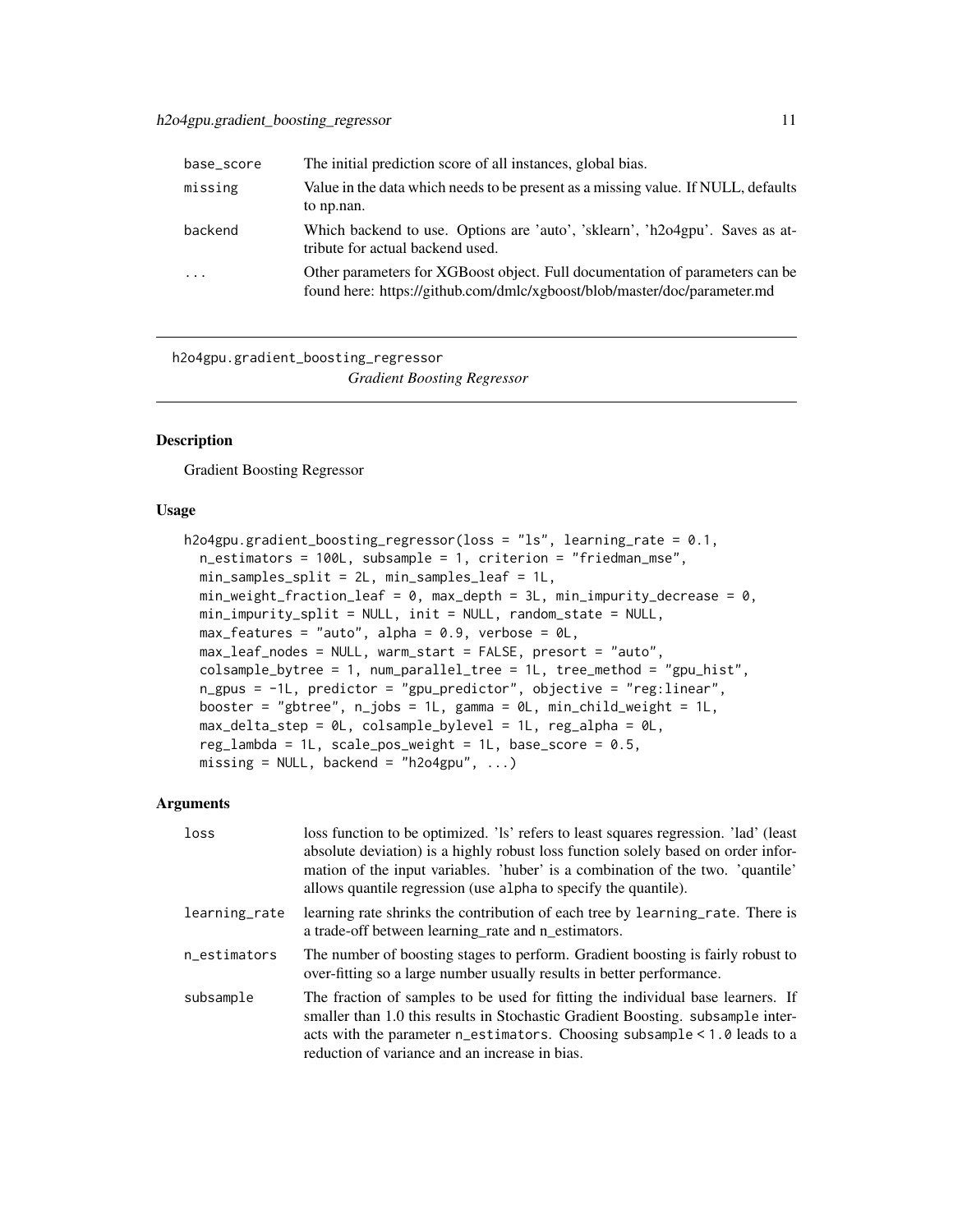| criterion                | The function to measure the quality of a split. Supported criteria are "fried-<br>man_mse" for the mean squared error with improvement score by Friedman,<br>"mse" for mean squared error, and "mae" for the mean absolute error. The de-<br>fault value of "friedman_mse" is generally the best as it can provide a better<br>approximation in some cases. |
|--------------------------|-------------------------------------------------------------------------------------------------------------------------------------------------------------------------------------------------------------------------------------------------------------------------------------------------------------------------------------------------------------|
| min_samples_split        |                                                                                                                                                                                                                                                                                                                                                             |
|                          | The minimum number of samples required to split an internal node:                                                                                                                                                                                                                                                                                           |
| min_samples_leaf         |                                                                                                                                                                                                                                                                                                                                                             |
|                          | The minimum number of samples required to be at a leaf node:                                                                                                                                                                                                                                                                                                |
| min_weight_fraction_leaf |                                                                                                                                                                                                                                                                                                                                                             |
|                          | The minimum weighted fraction of the sum total of weights (of all the input<br>samples) required to be at a leaf node. Samples have equal weight when sam-<br>ple_weight is not provided.                                                                                                                                                                   |
| max_depth                | maximum depth of the individual regression estimators. The maximum depth<br>limits the number of nodes in the tree. Tune this parameter for best performance;<br>the best value depends on the interaction of the input variables.                                                                                                                          |
| min_impurity_decrease    |                                                                                                                                                                                                                                                                                                                                                             |
|                          | A node will be split if this split induces a decrease of the impurity greater than<br>or equal to this value.                                                                                                                                                                                                                                               |
| min_impurity_split       |                                                                                                                                                                                                                                                                                                                                                             |
|                          | Threshold for early stopping in tree growth. A node will split if its impurity is<br>above the threshold, otherwise it is a leaf.                                                                                                                                                                                                                           |
| init                     | An estimator object that is used to compute the initial predictions. init has to<br>provide fit and predict. If NULL it uses loss. init_estimator.                                                                                                                                                                                                          |
| random_state             | If int, random_state is the seed used by the random number generator; If Ran-<br>domState instance, random_state is the random number generator; If NULL, the<br>random number generator is the RandomState instance used by np. random.                                                                                                                    |
| max_features             | The number of features to consider when looking for the best split:                                                                                                                                                                                                                                                                                         |
| alpha                    | The alpha-quantile of the huber loss function and the quantile loss function.<br>Only if loss='huber' or loss='quantile'.                                                                                                                                                                                                                                   |
| verbose                  | Enable verbose output. If 1 then it prints progress and performance once in a<br>while (the more trees the lower the frequency). If greater than 1 then it prints<br>progress and performance for every tree.                                                                                                                                               |
|                          | max_leaf_nodes Grow trees with max_leaf_nodes in best-first fashion. Best nodes are defined<br>as relative reduction in impurity. If NULL then unlimited number of leaf nodes.                                                                                                                                                                              |
| warm_start               | When set to TRUE, reuse the solution of the previous call to fit and add more<br>estimators to the ensemble, otherwise, just erase the previous solution.                                                                                                                                                                                                   |
| presort                  | Whether to presort the data to speed up the finding of best splits in fitting. Auto<br>mode by default will use presorting on dense data and default to normal sorting<br>on sparse data. Setting presort to true on sparse data will raise an error.                                                                                                       |
| colsample_bytree         |                                                                                                                                                                                                                                                                                                                                                             |
|                          | Subsample ratio of columns when constructing each tree.                                                                                                                                                                                                                                                                                                     |
| num_parallel_tree        |                                                                                                                                                                                                                                                                                                                                                             |

Number of trees to grow per round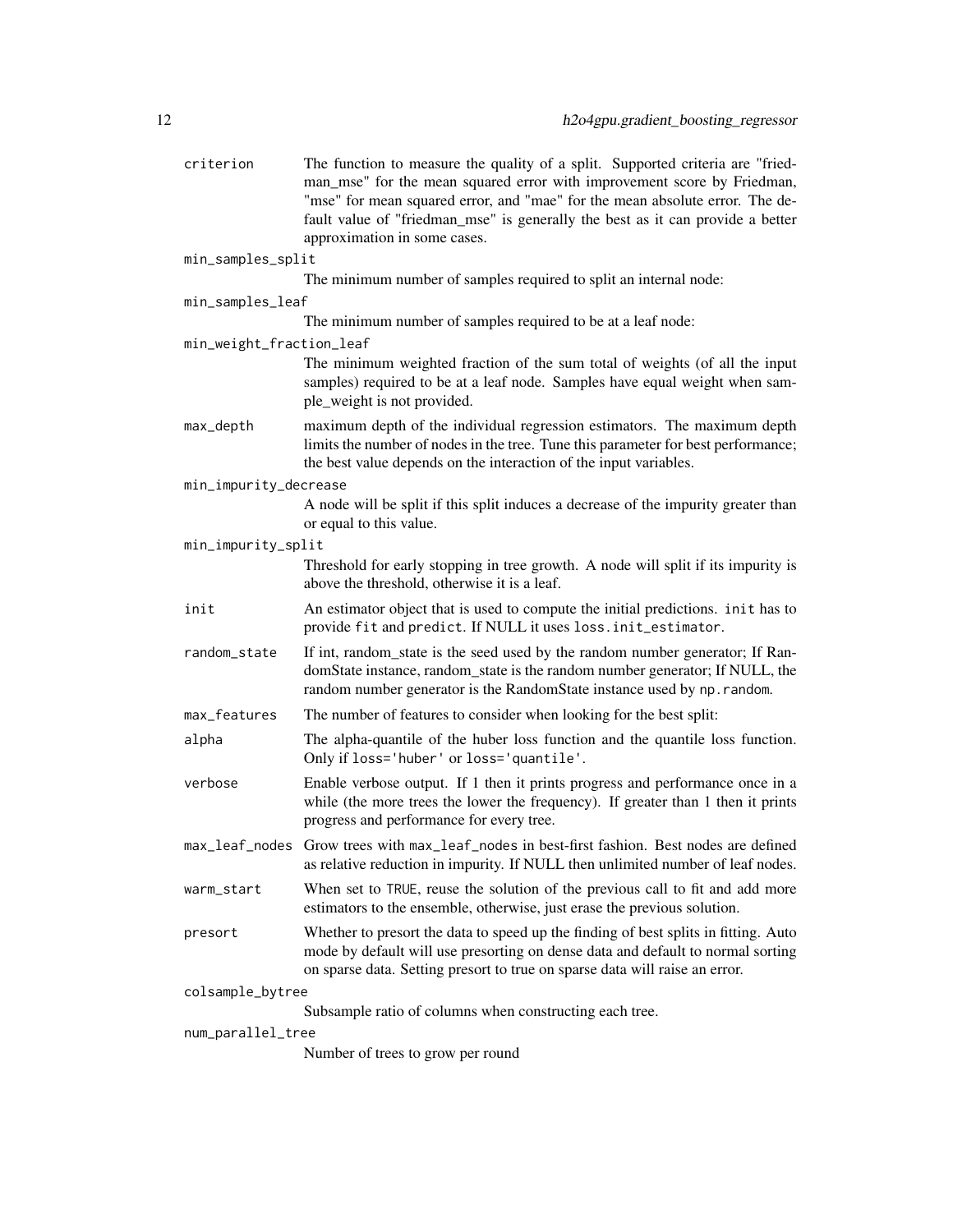| tree_method                                                                    | The tree construction algorithm used in XGBoost Distributed and external mem-<br>ory version only support approximate algorithm. Choices: 'auto', 'exact', 'ap-<br>prox', 'hist', 'gpu_exact', 'gpu_hist' 'auto': Use heuristic to choose faster one.<br>- For small to medium dataset, exact greedy will be used. - For very large-<br>dataset, approximate algorithm will be chosen. - Because old behavior is always<br>use exact greedy in single machine, - user will get a message when approxi-<br>mate algorithm is chosen to notify this choice. 'exact': Exact greedy algorithm.<br>'approx': Approximate greedy algorithm using sketching and histogram. 'hist':<br>Fast histogram optimized approximate greedy algorithm. It uses some perfor-<br>mance improvements such as bins caching. 'gpu_exact': GPU implementation<br>of exact algorithm. 'gpu_hist': GPU implementation of hist algorithm. |  |
|--------------------------------------------------------------------------------|-----------------------------------------------------------------------------------------------------------------------------------------------------------------------------------------------------------------------------------------------------------------------------------------------------------------------------------------------------------------------------------------------------------------------------------------------------------------------------------------------------------------------------------------------------------------------------------------------------------------------------------------------------------------------------------------------------------------------------------------------------------------------------------------------------------------------------------------------------------------------------------------------------------------|--|
| n_gpus                                                                         | Number of gpu's to use in GradientBoostingRegressor solver. Default is -1.                                                                                                                                                                                                                                                                                                                                                                                                                                                                                                                                                                                                                                                                                                                                                                                                                                      |  |
| predictor                                                                      | The type of predictor algorithm to use. Provides the same results but allows the<br>use of GPU or CPU. - 'cpu_predictor': Multicore CPU prediction algorithm. -<br>'gpu_predictor': Prediction using GPU. Default for 'gpu_exact' and 'gpu_hist'<br>tree method.                                                                                                                                                                                                                                                                                                                                                                                                                                                                                                                                                                                                                                                |  |
| objective                                                                      | Specify the learning task and the corresponding learning objective or a custom<br>objective function to be used Note: A custom objective function can be pro-<br>vided for the objective parameter. In this case, it should have the signature<br>objective( $y$ _true, $y$ _pred) -> grad, hess:                                                                                                                                                                                                                                                                                                                                                                                                                                                                                                                                                                                                               |  |
| booster                                                                        | Specify which booster to use: gbtree, gblinear or dart.                                                                                                                                                                                                                                                                                                                                                                                                                                                                                                                                                                                                                                                                                                                                                                                                                                                         |  |
| $n$ _jobs                                                                      | Number of parallel threads used to run xgboost.                                                                                                                                                                                                                                                                                                                                                                                                                                                                                                                                                                                                                                                                                                                                                                                                                                                                 |  |
| gamma                                                                          | Minimum loss reduction required to make a further partition on a leaf node of<br>the tree.                                                                                                                                                                                                                                                                                                                                                                                                                                                                                                                                                                                                                                                                                                                                                                                                                      |  |
| min_child_weight                                                               |                                                                                                                                                                                                                                                                                                                                                                                                                                                                                                                                                                                                                                                                                                                                                                                                                                                                                                                 |  |
|                                                                                | Minimum sum of instance weight (hessian) needed in a child.                                                                                                                                                                                                                                                                                                                                                                                                                                                                                                                                                                                                                                                                                                                                                                                                                                                     |  |
|                                                                                | max_delta_step Maximum delta step we allow each tree's weight estimation to be.                                                                                                                                                                                                                                                                                                                                                                                                                                                                                                                                                                                                                                                                                                                                                                                                                                 |  |
| colsample_bylevel<br>Subsample ratio of columns for each split, in each level. |                                                                                                                                                                                                                                                                                                                                                                                                                                                                                                                                                                                                                                                                                                                                                                                                                                                                                                                 |  |
| reg_alpha                                                                      | L1 regularization term on weights                                                                                                                                                                                                                                                                                                                                                                                                                                                                                                                                                                                                                                                                                                                                                                                                                                                                               |  |
| reg_lambda                                                                     | L2 regularization term on weights                                                                                                                                                                                                                                                                                                                                                                                                                                                                                                                                                                                                                                                                                                                                                                                                                                                                               |  |
| scale_pos_weight                                                               |                                                                                                                                                                                                                                                                                                                                                                                                                                                                                                                                                                                                                                                                                                                                                                                                                                                                                                                 |  |
|                                                                                | Balancing of positive and negative weights.                                                                                                                                                                                                                                                                                                                                                                                                                                                                                                                                                                                                                                                                                                                                                                                                                                                                     |  |
| base_score                                                                     | The initial prediction score of all instances, global bias.                                                                                                                                                                                                                                                                                                                                                                                                                                                                                                                                                                                                                                                                                                                                                                                                                                                     |  |
| missing                                                                        | Value in the data which needs to be present as a missing value. If NULL, defaults<br>to np.nan.                                                                                                                                                                                                                                                                                                                                                                                                                                                                                                                                                                                                                                                                                                                                                                                                                 |  |
| backend                                                                        | Which backend to use. Options are 'auto', 'sklearn', 'h2o4gpu'. Saves as at-<br>tribute for actual backend used.                                                                                                                                                                                                                                                                                                                                                                                                                                                                                                                                                                                                                                                                                                                                                                                                |  |
|                                                                                | Other parameters for XGBoost object. Full documentation of parameters can be<br>found here: https://github.com/dmlc/xgboost/blob/master/doc/parameter.md                                                                                                                                                                                                                                                                                                                                                                                                                                                                                                                                                                                                                                                                                                                                                        |  |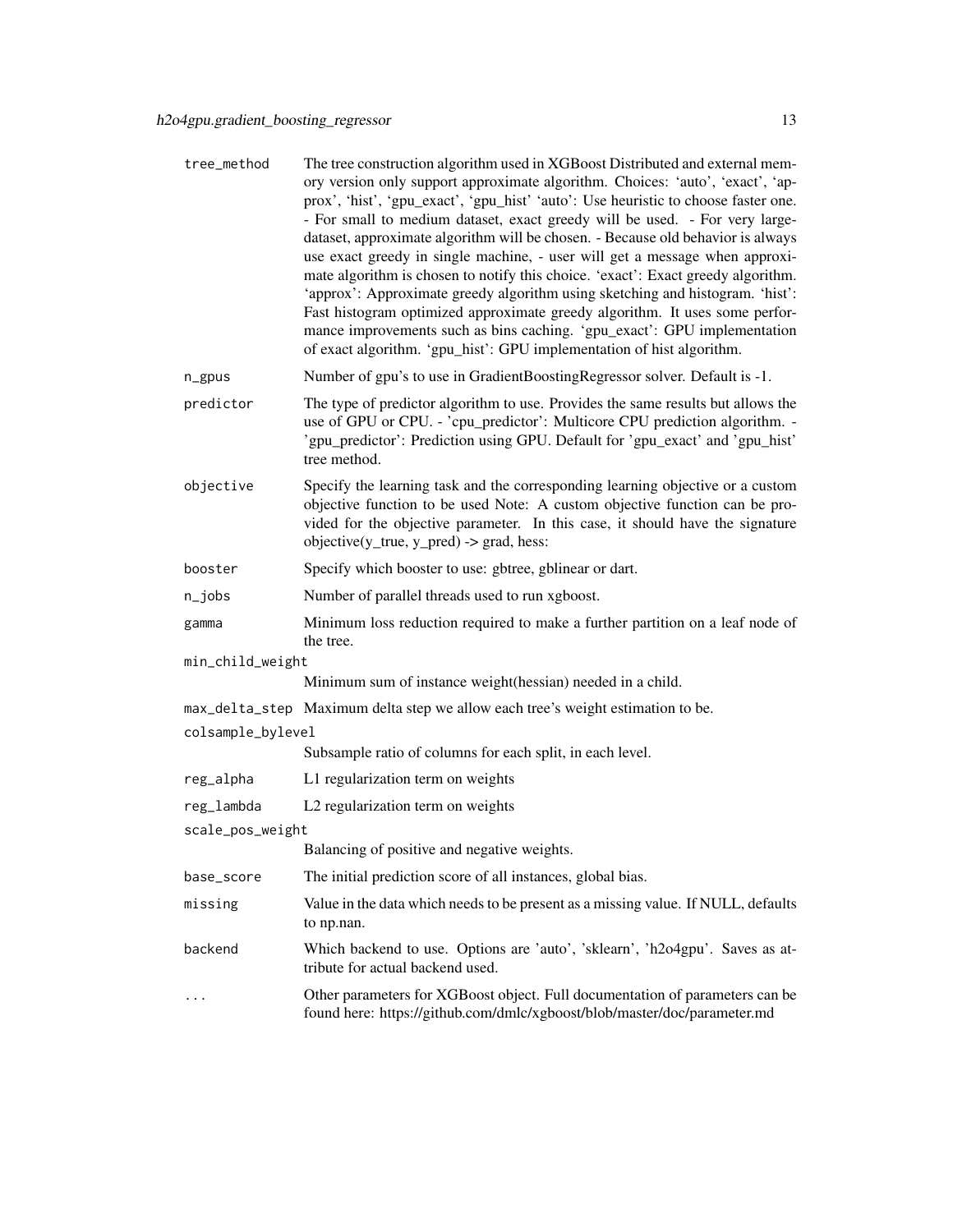<span id="page-13-0"></span>h2o4gpu.kmeans *K-means Clustering*

#### Description

K-means Clustering

#### Usage

```
h2o4gpu.kmeans(n_clusters = 8L, init = "k-means++", n_init = 1L,
 max_iter = 300L, tol = 1e-04, precompute_distances = "auto",
 verbose = 0L, random_state = NULL, copy_x = TRUE, n_jobs = 1L,
 algorithm = "auto", gpu_id = 0L, n_gpus = -1L, do_checks = 1L,
 backend = "h2o4gpu")
```

| n_clusters           | The number of clusters to form as well as the number of centroids to generate.                                                                                                                                                                                                                                                                                                                                                                                                                    |  |
|----------------------|---------------------------------------------------------------------------------------------------------------------------------------------------------------------------------------------------------------------------------------------------------------------------------------------------------------------------------------------------------------------------------------------------------------------------------------------------------------------------------------------------|--|
| init                 | Method for initialization, defaults to 'random': 'k-means++': selects initial<br>cluster centers for k-mean clustering in a smart way to speed up convergence.<br>Not supported yet - if chosen we will use SKLearn's methods. 'random': choose<br>k observations (rows) at random from data for the initial centroids. If an ndarray<br>is passed, it should be of shape (n_clusters, n_features) and gives the initial<br>centers. Not supported yet - if chosen we will use SKLearn's methods. |  |
| n_init               | Number of time the k-means algorithm will be run with different centroid seeds.<br>The final results will be the best output of n_init consecutive runs in terms of<br>inertia. Not supported yet - always runs 1.                                                                                                                                                                                                                                                                                |  |
| max_iter             | Maximum number of iterations of the algorithm.                                                                                                                                                                                                                                                                                                                                                                                                                                                    |  |
| tol                  | Relative tolerance to declare convergence.                                                                                                                                                                                                                                                                                                                                                                                                                                                        |  |
| precompute_distances |                                                                                                                                                                                                                                                                                                                                                                                                                                                                                                   |  |
|                      | Precompute distances (faster but takes more memory). 'auto': do not precom-<br>pute distances if n_samples * n_clusters > 12 million. This corresponds to about<br>100MB overhead per job using double precision. TRUE : always precompute<br>distances FALSE : never precompute distances Not supported yet - always uses<br>auto if running h2o4gpu version.                                                                                                                                    |  |
| verbose              | Logger verbosity level.                                                                                                                                                                                                                                                                                                                                                                                                                                                                           |  |
| random_state         | random_state for RandomState. Must be convertible to 32 bit unsigned integers.                                                                                                                                                                                                                                                                                                                                                                                                                    |  |
| CODY_X               | When pre-computing distances it is more numerically accurate to center the data<br>first. If copy_x is TRUE, then the original data is not modified. If FALSE, the<br>original data is modified, and put back before the function returns, but small<br>numerical differences may be introduced by subtracting and then adding the<br>data mean. Not supported yet - always uses TRUE if running h2o4gpu version.                                                                                 |  |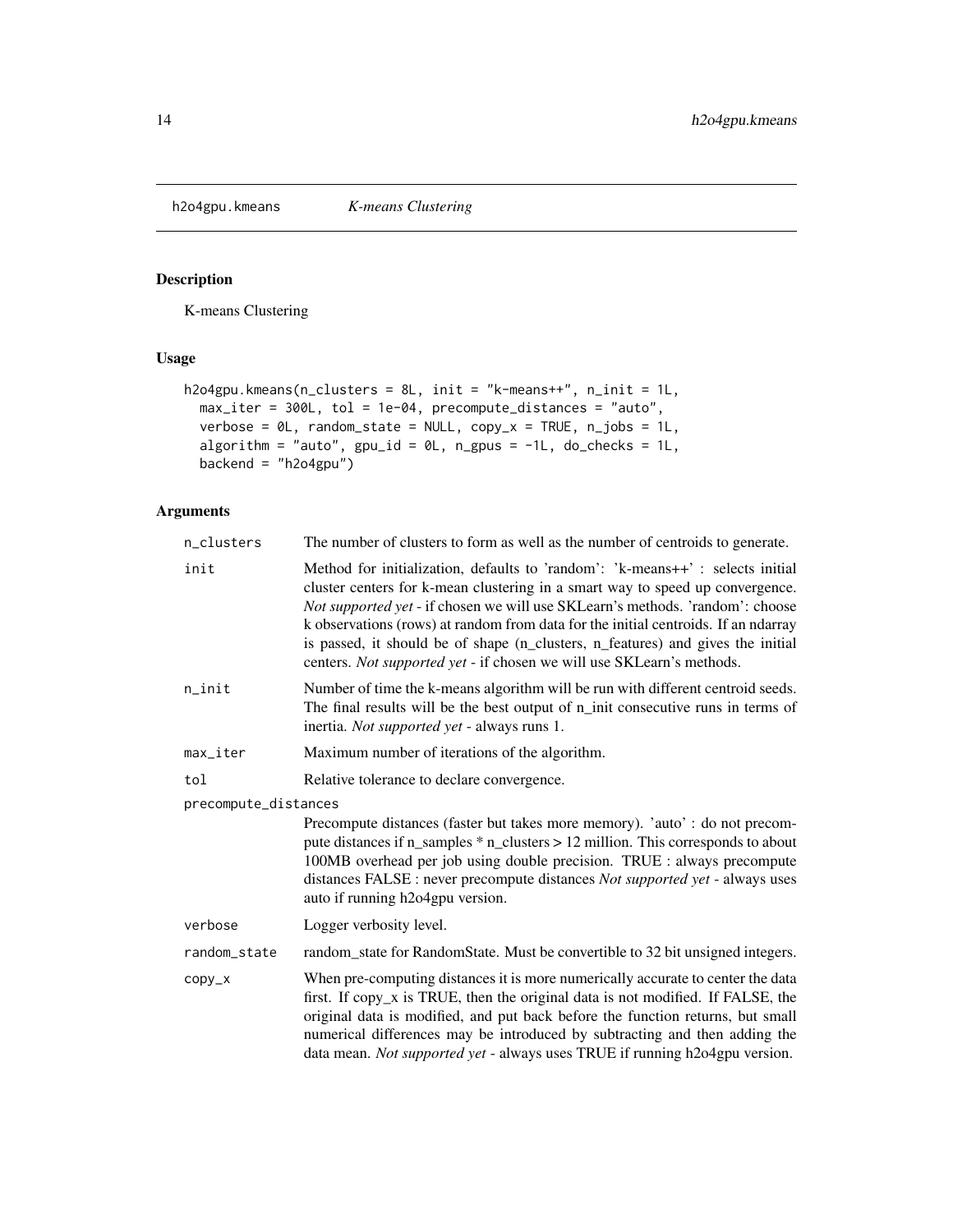#### <span id="page-14-0"></span>h2o4gpu.pca 15

| $n$ _jobs | The number of jobs to use for the computation. This works by computing each<br>of the n_init runs in parallel. If -1 all CPUs are used. If 1 is given, no parallel<br>computing code is used at all, which is useful for debugging. For n_jobs below<br>$-1$ , (n_cpus + 1 + n_jobs) are used. Thus for n_jobs = -2, all CPUs but one are<br>used. Not supported yet - CPU backend not yet implemented. |
|-----------|---------------------------------------------------------------------------------------------------------------------------------------------------------------------------------------------------------------------------------------------------------------------------------------------------------------------------------------------------------------------------------------------------------|
| algorithm | K-means algorithm to use. The classical EM-style algorithm is "full". The<br>"elkan" variation is more efficient by using the triangle inequality, but currently<br>doesn't support sparse data. "auto" chooses "elkan" for dense data and "full" for<br>sparse data. Not supported yet - always uses full if running h2o4gpu version.                                                                  |
| gpu_id    | ID of the GPU on which the algorithm should run.                                                                                                                                                                                                                                                                                                                                                        |
| $n$ gpus  | Number of GPUs on which the algorithm should run. $\lt 0$ means all possible<br>GPUs on the machine. 0 means no GPUs, run on CPU.                                                                                                                                                                                                                                                                       |
| do checks | If set to 0 GPU error check will not be performed.                                                                                                                                                                                                                                                                                                                                                      |
| backend   | Which backend to use. Options are 'auto', 'sklearn', 'h2o4gpu'. Saves as at-<br>tribute for actual backend used.                                                                                                                                                                                                                                                                                        |

h2o4gpu.pca *Principal Component Analysis (PCA)*

#### Description

Principal Component Analysis (PCA)

#### Usage

```
h2o4gpu.pca(n_components = 2L, copy = TRUE, whiten = FALSE,
  svd\_solver = "arpack", tol = 0, iterated\_power = "auto",random_state = NULL, verbose = FALSE, backend = "h2o4gpu",
  gpu_id = 0L
```

| n_components | Desired dimensionality of output data                                                                                                                                                                                                                                                                                                                                                                                                                                                                                                                                                                                                                                                                                                             |
|--------------|---------------------------------------------------------------------------------------------------------------------------------------------------------------------------------------------------------------------------------------------------------------------------------------------------------------------------------------------------------------------------------------------------------------------------------------------------------------------------------------------------------------------------------------------------------------------------------------------------------------------------------------------------------------------------------------------------------------------------------------------------|
| copy         | If FALSE, data passed to fit are overwritten and running $\text{fit}(X)$ .transform $(X)$ will<br>not yield the expected results, use fit_transform $(X)$ instead.                                                                                                                                                                                                                                                                                                                                                                                                                                                                                                                                                                                |
| whiten       | When TRUE (FALSE by default) the components vectors are multiplied by<br>the square root of (n_samples) and divided by the singular values to ensure un-<br>correlated outputs with unit component-wise variances.                                                                                                                                                                                                                                                                                                                                                                                                                                                                                                                                |
| svd_solver   | 'auto' is selected by a default policy based on X. shape and n_components: if<br>the input data is larger than 500x500 and the number of components to extract<br>is lower than 80 percent of the smallest dimension of the data, then the more<br>efficient 'randomized' method is enabled. Otherwise the exact full SVD is com-<br>puted and optionally truncated afterwards. 'full' runs exact full SVD calling the<br>standard LAPACK solver via scipy. linalg. svd and select the components by<br>postprocessing 'arpack' runs SVD truncated to n_components calling ARPACK<br>solver via scipy. sparse. linalg. svds. It requires strictly $0 < n$ components<br>< columns. 'randomized' runs randomized SVD by the method of Halko et al. |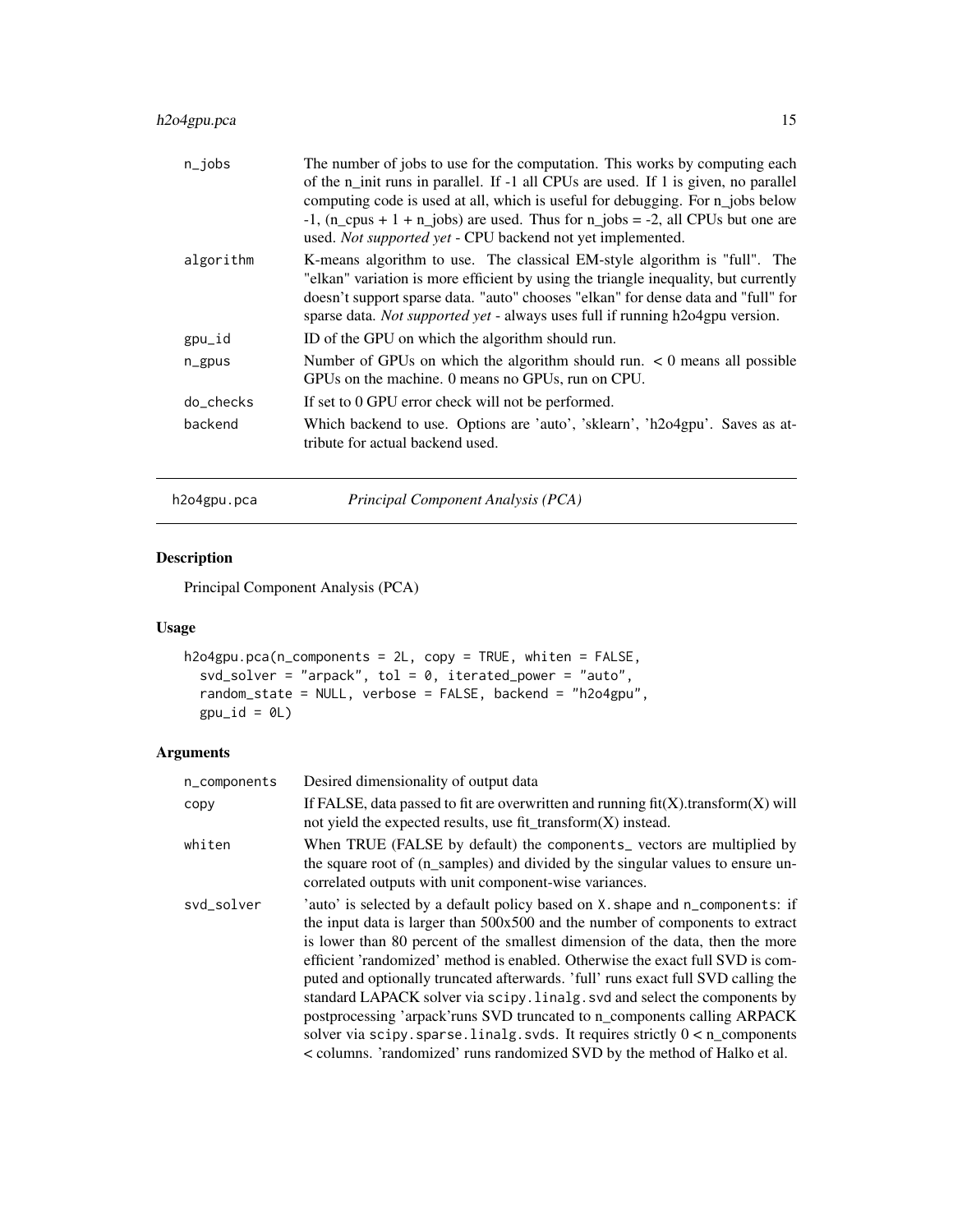<span id="page-15-0"></span>

| tol          | Tolerance for singular values computed by svd_solver == 'arpack'.                                                                                                                                                                                                                                    |
|--------------|------------------------------------------------------------------------------------------------------------------------------------------------------------------------------------------------------------------------------------------------------------------------------------------------------|
|              | iterated power Number of iterations for the power method computed by $svd$ solver $==$ 'ran-<br>domized'.                                                                                                                                                                                            |
| random_state | If int, random_state is the seed used by the random number generator; If Ran-<br>domState instance, random_state is the random number generator; If NULL,<br>the random number generator is the Random State instance used by np. random.<br>Used when $svd$ -solver $ == 'arpack'$ or 'randomized'. |
| verbose      | Verbose or not                                                                                                                                                                                                                                                                                       |
| backend      | Which backend to use. Options are 'auto', 'sklearn', 'h2o4gpu'. Saves as at-<br>tribute for actual backend used.                                                                                                                                                                                     |
| gpu_id       | ID of the GPU on which the algorithm should run. Only used by h2o4gpu<br>backend.                                                                                                                                                                                                                    |

h2o4gpu.random\_forest\_classifier *Random Forest Classifier*

#### Description

Random Forest Classifier

#### Usage

```
h2o4gpu.random_forest_classifier(n_estimators = 100L, criterion = "gini",
  max_depth = 3L, min_samples_split = 2L, min_samples_leaf = 1L,
 min\_weight\_fraction\_leaf = 0, max\_features = "auto",max\_leaf\_nodes = NULL, min\_impurity\_decrease = 0,min_impurity_split = NULL, bootstrap = TRUE, oob_score = FALSE,
  n_jobs = 1L, random_state = NULL, verbose = 0L, warm_start = FALSE,
  class_weight = NULL, subsample = 1, colsample_bytree = 1,
  num_parallel_tree = 1L, tree_method = "gpu_hist", n_gpus = -1L,
  predictor = "gpu_predictor", backend = "h2o4gpu")
```

| n_estimators      | The number of trees in the forest.                                                                                                                                                       |
|-------------------|------------------------------------------------------------------------------------------------------------------------------------------------------------------------------------------|
| criterion         | The function to measure the quality of a split. Supported criteria are "gini" for<br>the Gini impurity and "entropy" for the information gain. Note: this parameter<br>is tree-specific. |
| max_depth         | The maximum depth of the tree. If NULL, then nodes are expanded until all<br>leaves are pure or until all leaves contain less than min_samples_split samples.                            |
| min_samples_split |                                                                                                                                                                                          |
|                   | The minimum number of samples required to split an internal node:                                                                                                                        |
| min_samples_leaf  |                                                                                                                                                                                          |
|                   | The minimum number of samples required to be at a leaf node:                                                                                                                             |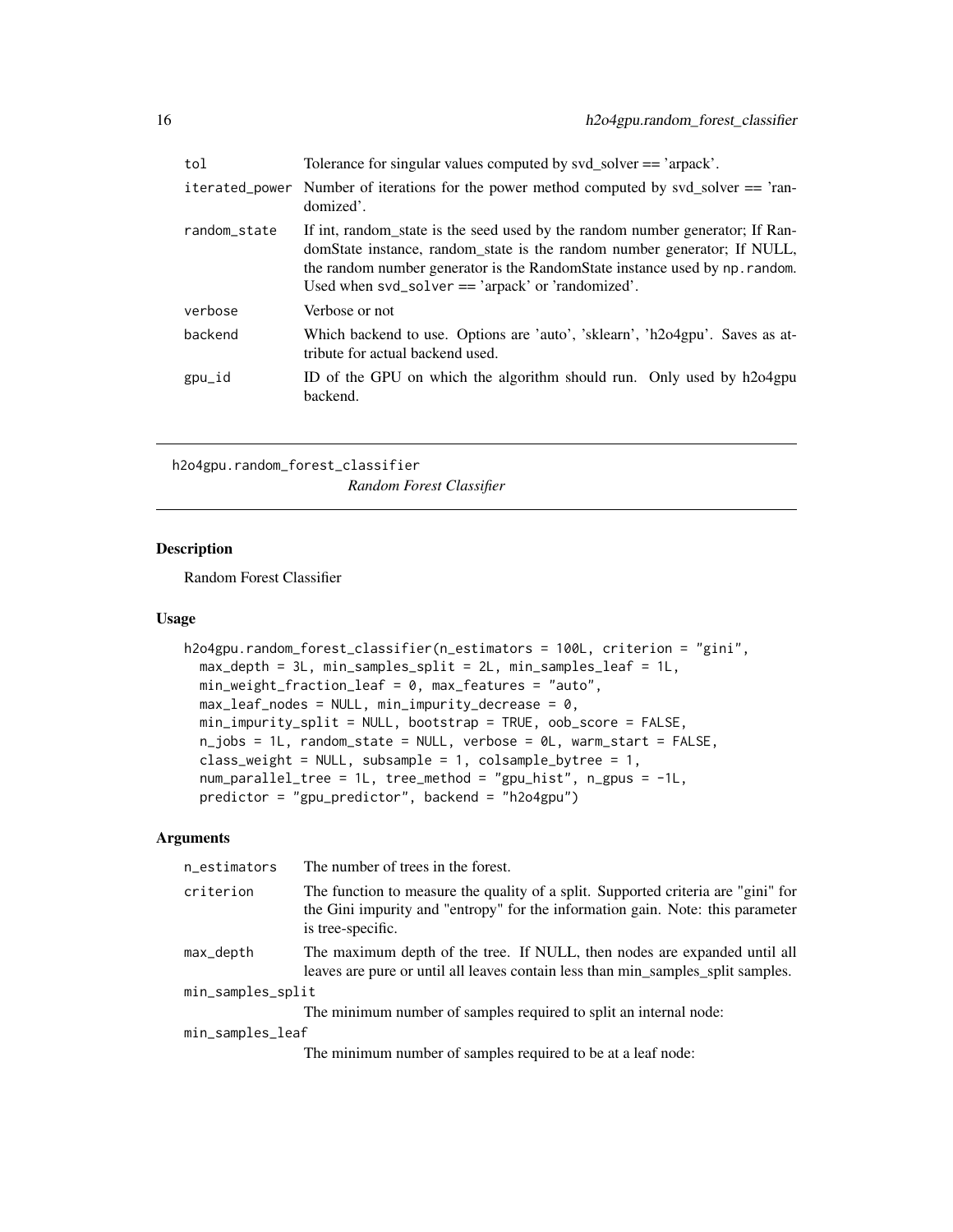| min_weight_fraction_leaf |                                                                                                                                                                                                                                                                                                                                                                                                                                                                                                                                                                                                                                                                                                                                                                                                                                                                                                                 |  |
|--------------------------|-----------------------------------------------------------------------------------------------------------------------------------------------------------------------------------------------------------------------------------------------------------------------------------------------------------------------------------------------------------------------------------------------------------------------------------------------------------------------------------------------------------------------------------------------------------------------------------------------------------------------------------------------------------------------------------------------------------------------------------------------------------------------------------------------------------------------------------------------------------------------------------------------------------------|--|
|                          | The minimum weighted fraction of the sum total of weights (of all the input<br>samples) required to be at a leaf node. Samples have equal weight when sam-<br>ple_weight is not provided.                                                                                                                                                                                                                                                                                                                                                                                                                                                                                                                                                                                                                                                                                                                       |  |
| max_features             | The number of features to consider when looking for the best split:                                                                                                                                                                                                                                                                                                                                                                                                                                                                                                                                                                                                                                                                                                                                                                                                                                             |  |
|                          | max_leaf_nodes Grow trees with max_leaf_nodes in best-first fashion. Best nodes are defined<br>as relative reduction in impurity. If NULL then unlimited number of leaf nodes.                                                                                                                                                                                                                                                                                                                                                                                                                                                                                                                                                                                                                                                                                                                                  |  |
| min_impurity_decrease    | A node will be split if this split induces a decrease of the impurity greater than<br>or equal to this value.                                                                                                                                                                                                                                                                                                                                                                                                                                                                                                                                                                                                                                                                                                                                                                                                   |  |
| min_impurity_split       |                                                                                                                                                                                                                                                                                                                                                                                                                                                                                                                                                                                                                                                                                                                                                                                                                                                                                                                 |  |
|                          | Threshold for early stopping in tree growth. A node will split if its impurity is<br>above the threshold, otherwise it is a leaf.                                                                                                                                                                                                                                                                                                                                                                                                                                                                                                                                                                                                                                                                                                                                                                               |  |
| bootstrap                | Whether bootstrap samples are used when building trees.                                                                                                                                                                                                                                                                                                                                                                                                                                                                                                                                                                                                                                                                                                                                                                                                                                                         |  |
| oob_score                | whether to use out-of-bag samples to estimate the $R^2$ on unseen data.                                                                                                                                                                                                                                                                                                                                                                                                                                                                                                                                                                                                                                                                                                                                                                                                                                         |  |
| $n$ _jobs                | The number of jobs to run in parallel for both fit and predict. If -1, then the<br>number of jobs is set to the number of cores.                                                                                                                                                                                                                                                                                                                                                                                                                                                                                                                                                                                                                                                                                                                                                                                |  |
| random_state             | If int, random_state is the seed used by the random number generator; If Ran-<br>domState instance, random_state is the random number generator; If NULL, the<br>random number generator is the RandomState instance used by np. random.                                                                                                                                                                                                                                                                                                                                                                                                                                                                                                                                                                                                                                                                        |  |
| verbose                  | Controls the verbosity of the tree building process.                                                                                                                                                                                                                                                                                                                                                                                                                                                                                                                                                                                                                                                                                                                                                                                                                                                            |  |
| warm_start               | When set to TRUE, reuse the solution of the previous call to fit and add more<br>estimators to the ensemble, otherwise, just fit a whole new forest.                                                                                                                                                                                                                                                                                                                                                                                                                                                                                                                                                                                                                                                                                                                                                            |  |
| class_weight             | "balanced_subsample" or NULL, optional (default=NULL) Weights associated<br>with classes in the form {class_label: weight}. If not given, all classes are<br>supposed to have weight one. For multi-output problems, a list of dicts can be<br>provided in the same order as the columns of y.                                                                                                                                                                                                                                                                                                                                                                                                                                                                                                                                                                                                                  |  |
| subsample                | Subsample ratio of the training instance.                                                                                                                                                                                                                                                                                                                                                                                                                                                                                                                                                                                                                                                                                                                                                                                                                                                                       |  |
| colsample_bytree         |                                                                                                                                                                                                                                                                                                                                                                                                                                                                                                                                                                                                                                                                                                                                                                                                                                                                                                                 |  |
|                          | Subsample ratio of columns when constructing each tree.                                                                                                                                                                                                                                                                                                                                                                                                                                                                                                                                                                                                                                                                                                                                                                                                                                                         |  |
| num_parallel_tree        |                                                                                                                                                                                                                                                                                                                                                                                                                                                                                                                                                                                                                                                                                                                                                                                                                                                                                                                 |  |
|                          | Number of trees to grow per round                                                                                                                                                                                                                                                                                                                                                                                                                                                                                                                                                                                                                                                                                                                                                                                                                                                                               |  |
| tree_method              | The tree construction algorithm used in XGBoost Distributed and external mem-<br>ory version only support approximate algorithm. Choices: 'auto', 'exact', 'ap-<br>prox', 'hist', 'gpu_exact', 'gpu_hist' 'auto': Use heuristic to choose faster one.<br>- For small to medium dataset, exact greedy will be used. - For very large-<br>dataset, approximate algorithm will be chosen. - Because old behavior is always<br>use exact greedy in single machine, - user will get a message when approxi-<br>mate algorithm is chosen to notify this choice. 'exact': Exact greedy algorithm.<br>'approx': Approximate greedy algorithm using sketching and histogram. 'hist':<br>Fast histogram optimized approximate greedy algorithm. It uses some perfor-<br>mance improvements such as bins caching. 'gpu_exact': GPU implementation<br>of exact algorithm. 'gpu_hist': GPU implementation of hist algorithm. |  |
| n_gpus                   | Number of gpu's to use in RandomForestClassifier solver. Default is -1.                                                                                                                                                                                                                                                                                                                                                                                                                                                                                                                                                                                                                                                                                                                                                                                                                                         |  |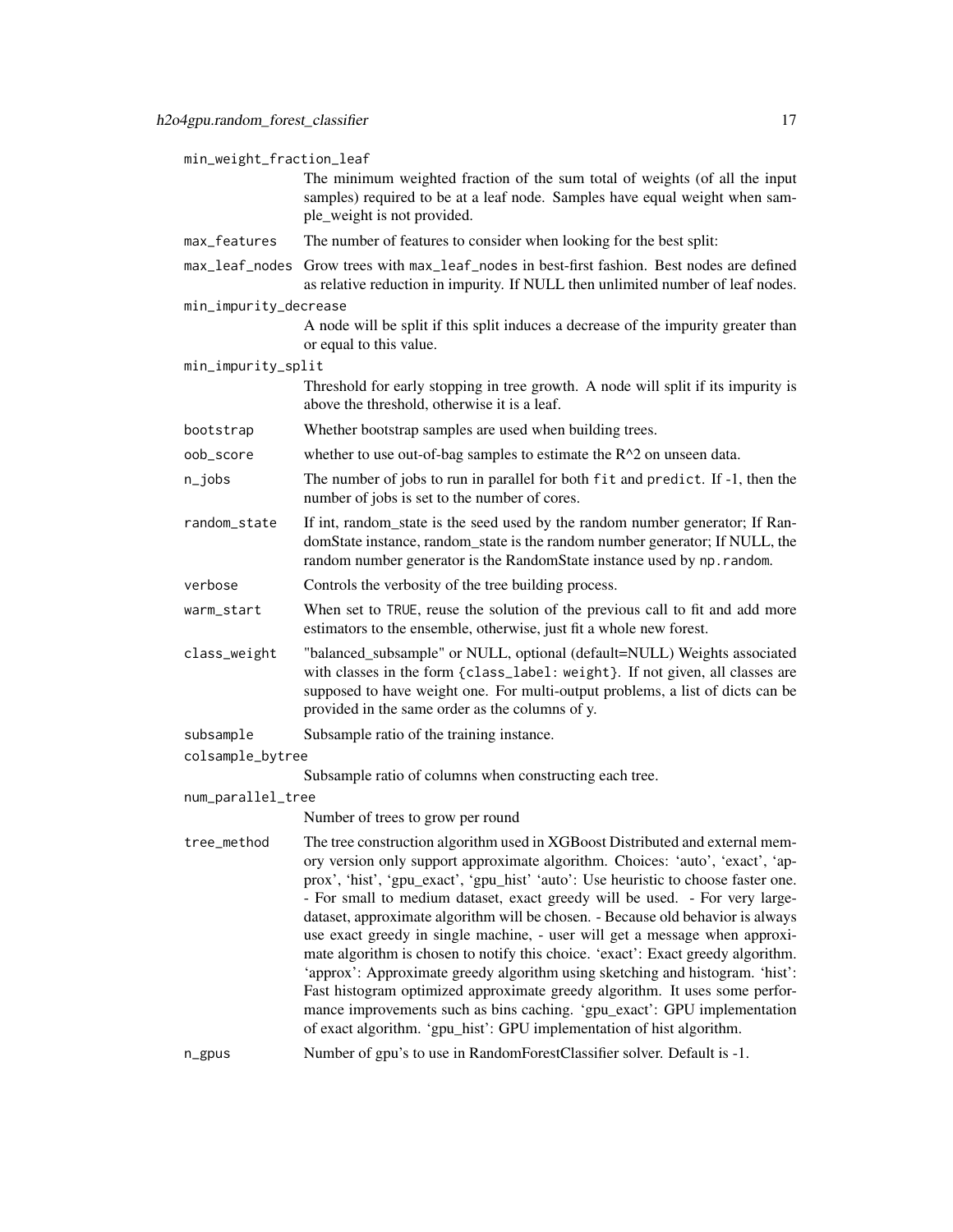<span id="page-17-0"></span>

| predictor | The type of predictor algorithm to use. Provides the same results but allows the<br>use of GPU or CPU. - 'cpu_predictor': Multicore CPU prediction algorithm. - |
|-----------|-----------------------------------------------------------------------------------------------------------------------------------------------------------------|
|           | 'gpu_predictor': Prediction using GPU. Default for 'gpu_exact' and 'gpu_hist'<br>tree method.                                                                   |
| backend   | Which backend to use. Options are 'auto', 'sklearn', 'h2o4gpu'. Saves as at-<br>tribute for actual backend used.                                                |

h2o4gpu.random\_forest\_regressor *Random Forest Regressor*

#### Description

Random Forest Regressor

#### Usage

```
h2o4gpu.random_forest_regressor(n_estimators = 100L, criterion = "mse",
  max_{\text{depth}} = 3L, min_{\text{samples}} = 2L, min_{\text{samples}} = 1L,
 min_weight_fraction_leaf = 0, max_features = "auto",
 max\_leaf\_nodes = NULL, min\_impurity\_decrease = 0,min_impurity_split = NULL, bootstrap = TRUE, oob_score = FALSE,
  n_jobs = 1L, random_state = NULL, verbose = 0L, warm_start = FALSE,
  subsample = 1, colsample_bytree = 1, num_parallel_tree = 1L,
  tree_method = "gpu_hist", n_gpus = -1L, predictor = "gpu_predictor",
  backend = "h2o4gpu")
```
#### Arguments

| n_estimators             | The number of trees in the forest.                                                                                                                                                                                         |  |
|--------------------------|----------------------------------------------------------------------------------------------------------------------------------------------------------------------------------------------------------------------------|--|
| criterion                | The function to measure the quality of a split. Supported criteria are "mse" for<br>the mean squared error, which is equal to variance reduction as feature selection<br>criterion, and "mae" for the mean absolute error. |  |
| max_depth                | The maximum depth of the tree. If NULL, then nodes are expanded until all<br>leaves are pure or until all leaves contain less than min_samples_split samples.                                                              |  |
| min_samples_split        |                                                                                                                                                                                                                            |  |
|                          | The minimum number of samples required to split an internal node:                                                                                                                                                          |  |
| min_samples_leaf         |                                                                                                                                                                                                                            |  |
|                          | The minimum number of samples required to be at a leaf node:                                                                                                                                                               |  |
| min_weight_fraction_leaf |                                                                                                                                                                                                                            |  |
|                          | The minimum weighted fraction of the sum total of weights (of all the input<br>samples) required to be at a leaf node. Samples have equal weight when sam-<br>ple_weight is not provided.                                  |  |
| $m \sim$ footures        | The number of features to consider when looking for the best split.                                                                                                                                                        |  |

max\_features The number of features to consider when looking for the best split: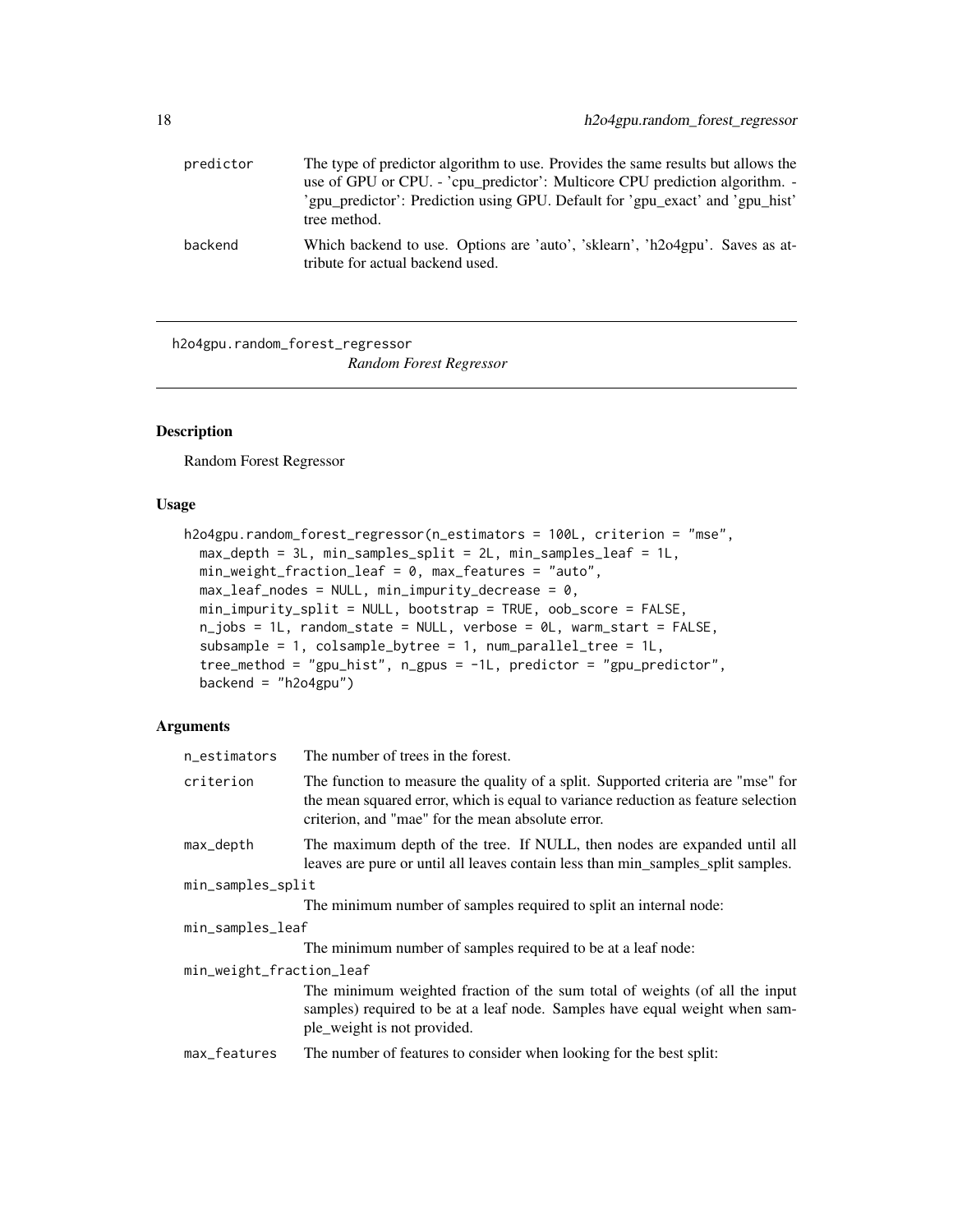|                       | max_leaf_nodes Grow trees with max_leaf_nodes in best-first fashion. Best nodes are defined<br>as relative reduction in impurity. If NULL then unlimited number of leaf nodes.                                                                                                                                                                                                                                                                                                                                                                                                                                                                                                                                                                                                                                                                                                                                  |
|-----------------------|-----------------------------------------------------------------------------------------------------------------------------------------------------------------------------------------------------------------------------------------------------------------------------------------------------------------------------------------------------------------------------------------------------------------------------------------------------------------------------------------------------------------------------------------------------------------------------------------------------------------------------------------------------------------------------------------------------------------------------------------------------------------------------------------------------------------------------------------------------------------------------------------------------------------|
| min_impurity_decrease |                                                                                                                                                                                                                                                                                                                                                                                                                                                                                                                                                                                                                                                                                                                                                                                                                                                                                                                 |
|                       | A node will be split if this split induces a decrease of the impurity greater than<br>or equal to this value.                                                                                                                                                                                                                                                                                                                                                                                                                                                                                                                                                                                                                                                                                                                                                                                                   |
| min_impurity_split    |                                                                                                                                                                                                                                                                                                                                                                                                                                                                                                                                                                                                                                                                                                                                                                                                                                                                                                                 |
|                       | Threshold for early stopping in tree growth. A node will split if its impurity is<br>above the threshold, otherwise it is a leaf.                                                                                                                                                                                                                                                                                                                                                                                                                                                                                                                                                                                                                                                                                                                                                                               |
| bootstrap             | Whether bootstrap samples are used when building trees.                                                                                                                                                                                                                                                                                                                                                                                                                                                                                                                                                                                                                                                                                                                                                                                                                                                         |
| oob_score             | whether to use out-of-bag samples to estimate the $R^2$ on unseen data.                                                                                                                                                                                                                                                                                                                                                                                                                                                                                                                                                                                                                                                                                                                                                                                                                                         |
| $n$ _jobs             | The number of jobs to run in parallel for both fit and predict. If -1, then the<br>number of jobs is set to the number of cores.                                                                                                                                                                                                                                                                                                                                                                                                                                                                                                                                                                                                                                                                                                                                                                                |
| random_state          | If int, random_state is the seed used by the random number generator; If Ran-<br>domState instance, random_state is the random number generator; If NULL, the<br>random number generator is the RandomState instance used by np. random.                                                                                                                                                                                                                                                                                                                                                                                                                                                                                                                                                                                                                                                                        |
| verbose               | Controls the verbosity of the tree building process.                                                                                                                                                                                                                                                                                                                                                                                                                                                                                                                                                                                                                                                                                                                                                                                                                                                            |
| warm_start            | When set to TRUE, reuse the solution of the previous call to fit and add more<br>estimators to the ensemble, otherwise, just fit a whole new forest.                                                                                                                                                                                                                                                                                                                                                                                                                                                                                                                                                                                                                                                                                                                                                            |
| subsample             | Subsample ratio of the training instance.                                                                                                                                                                                                                                                                                                                                                                                                                                                                                                                                                                                                                                                                                                                                                                                                                                                                       |
| colsample_bytree      |                                                                                                                                                                                                                                                                                                                                                                                                                                                                                                                                                                                                                                                                                                                                                                                                                                                                                                                 |
|                       | Subsample ratio of columns when constructing each tree.                                                                                                                                                                                                                                                                                                                                                                                                                                                                                                                                                                                                                                                                                                                                                                                                                                                         |
| num_parallel_tree     |                                                                                                                                                                                                                                                                                                                                                                                                                                                                                                                                                                                                                                                                                                                                                                                                                                                                                                                 |
|                       | Number of trees to grow per round                                                                                                                                                                                                                                                                                                                                                                                                                                                                                                                                                                                                                                                                                                                                                                                                                                                                               |
| tree_method           | The tree construction algorithm used in XGBoost Distributed and external mem-<br>ory version only support approximate algorithm. Choices: 'auto', 'exact', 'ap-<br>prox', 'hist', 'gpu_exact', 'gpu_hist' 'auto': Use heuristic to choose faster one.<br>- For small to medium dataset, exact greedy will be used. - For very large-<br>dataset, approximate algorithm will be chosen. - Because old behavior is always<br>use exact greedy in single machine, - user will get a message when approxi-<br>mate algorithm is chosen to notify this choice. 'exact': Exact greedy algorithm.<br>'approx': Approximate greedy algorithm using sketching and histogram. 'hist':<br>Fast histogram optimized approximate greedy algorithm. It uses some perfor-<br>mance improvements such as bins caching. 'gpu_exact': GPU implementation<br>of exact algorithm. 'gpu_hist': GPU implementation of hist algorithm. |
| n_gpus                | Number of gpu's to use in RandomForestRegressor solver. Default is -1.                                                                                                                                                                                                                                                                                                                                                                                                                                                                                                                                                                                                                                                                                                                                                                                                                                          |
| predictor             | The type of predictor algorithm to use. Provides the same results but allows the<br>use of GPU or CPU. - 'cpu_predictor': Multicore CPU prediction algorithm. -<br>'gpu_predictor': Prediction using GPU. Default for 'gpu_exact' and 'gpu_hist'<br>tree method.                                                                                                                                                                                                                                                                                                                                                                                                                                                                                                                                                                                                                                                |
| backend               | Which backend to use. Options are 'auto', 'sklearn', 'h2o4gpu'. Saves as at-<br>tribute for actual backend used.                                                                                                                                                                                                                                                                                                                                                                                                                                                                                                                                                                                                                                                                                                                                                                                                |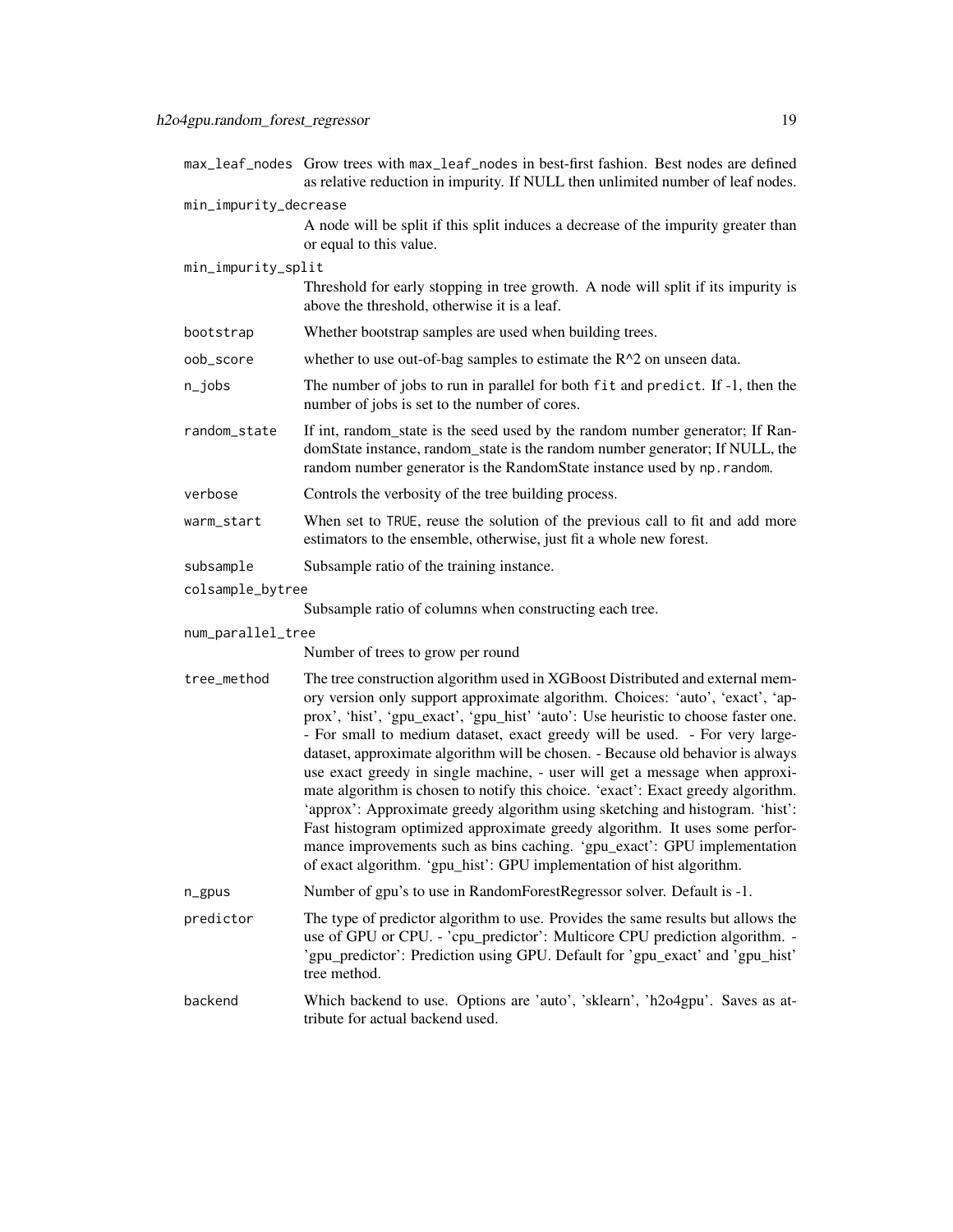<span id="page-19-0"></span>h2o4gpu.truncated\_svd *Truncated Singular Value Decomposition (TruncatedSVD)*

#### Description

Truncated Singular Value Decomposition (TruncatedSVD)

#### Usage

```
h2o4gpu.truncated_svd(n_components = 2L, algorithm = "power",
 n_iter = 100L, random_state = NULL, tol = 1e-05, verbose = FALSE,
 backend = "h2o4gpu", n_{g}pus = 1L, gpu_id = 0L)
```
#### Arguments

| n_components | Desired dimensionality of output data                                                                                                                                                                                                                                              |
|--------------|------------------------------------------------------------------------------------------------------------------------------------------------------------------------------------------------------------------------------------------------------------------------------------|
| algorithm    | SVD solver to use. H2O4GPU options: Either "cusolver" (similar to ARPACK)<br>or "power" for the power method. SKlearn options: Either "arpack" for the<br>ARPACK wrapper in SciPy (scipy.sparse.linalg.svds), or "randomized" for the<br>randomized algorithm due to Halko (2009). |
| n_iter       | number of iterations (only relevant for power method) Should be at most 2147483647<br>due to INT_MAX in C++ backend.                                                                                                                                                               |
| random_state | seed (NULL for auto-generated)                                                                                                                                                                                                                                                     |
| tol          | Tolerance for "power" method. Ignored by "cusolver". Should be $> 0.0$ to ensure<br>convergence. Should be 0.0 to effectively ignore and only base convergence<br>upon n_iter                                                                                                      |
| verbose      | Verbose or not                                                                                                                                                                                                                                                                     |
| backend      | Which backend to use. Options are 'auto', 'sklearn', 'h2o4gpu'. Saves as at-<br>tribute for actual backend used.                                                                                                                                                                   |
| n_gpus       | How many gpus to use. If 0, use CPU backup method. Currently SVD only uses<br>1 GPU, so >1 has no effect compared to 1.                                                                                                                                                            |
| gpu_id       | ID of the GPU on which the algorithm should run.                                                                                                                                                                                                                                   |
|              |                                                                                                                                                                                                                                                                                    |

predict.h2o4gpu\_model *Make Predictions using Trained H2O4GPU Estimator*

#### Description

This function makes predictions from new data using a trained H2O4GPU model and returns class predictions for classification and predicted values for regression.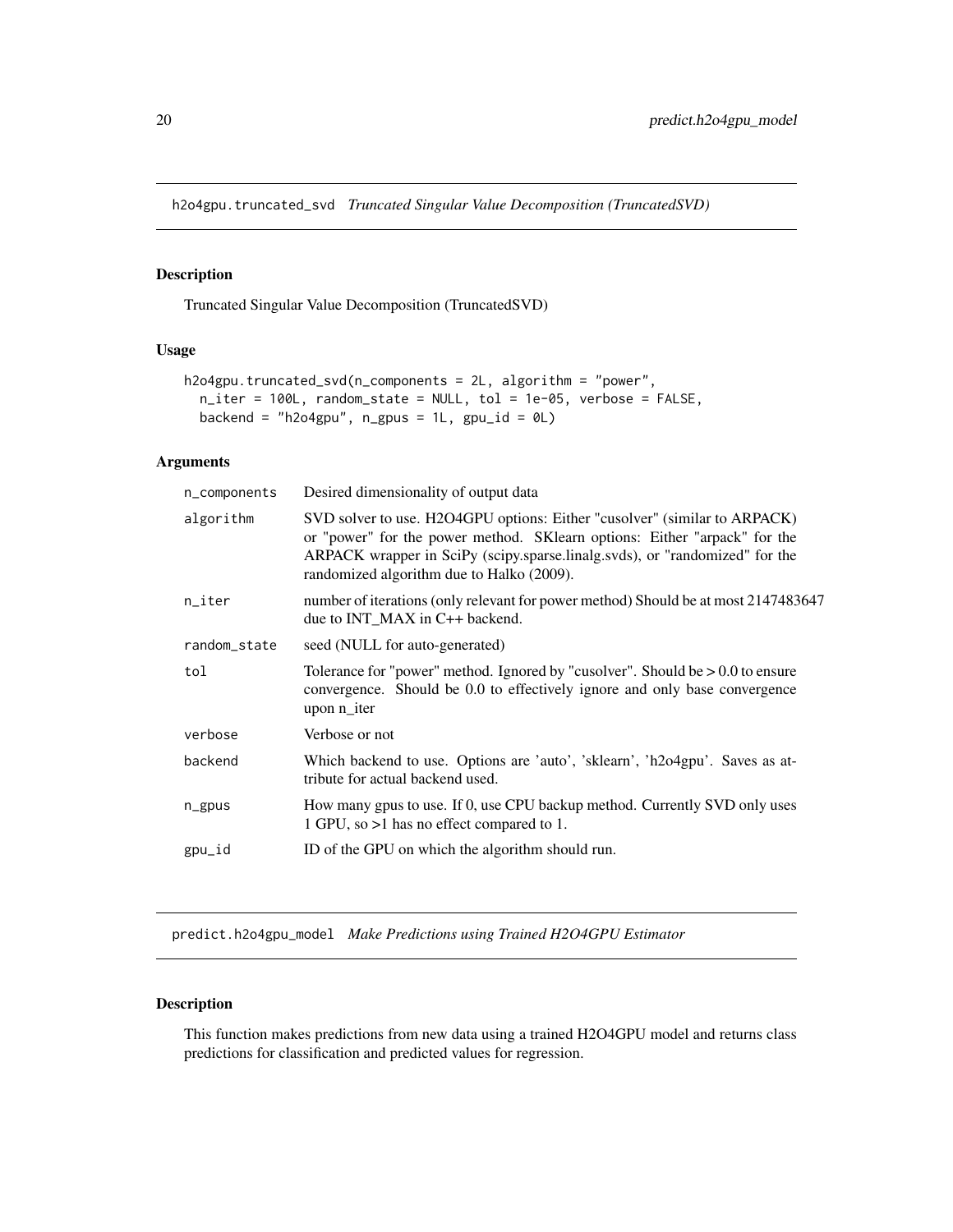#### <span id="page-20-0"></span>Usage

```
## S3 method for class 'h2o4gpu_model'
predict(object, x, type = "raw", ...)
```
#### Arguments

| object    | The h2o4gpu model object                                                                                          |
|-----------|-------------------------------------------------------------------------------------------------------------------|
| x         | The new data where each column represents a different predictor variable to be<br>used in generating predictions. |
| type      | One of "raw" or "prob", indicating the type of output: predicted values or prob-<br>abilities                     |
| $\ddotsc$ | Additional arguments (unused for now).                                                                            |

#### Examples

## Not run:

library(h2o4gpu)

```
# Setup dataset
x \leftarrow \text{iris}[1:4]y <- as.integer(iris$Species) - 1
# Initialize and train the classifier
model <- h2o4gpu.random_forest_classifier() %>% fit(x, y)
# Make predictions
predictions <- model %>% predict(x)
```
## End(Not run)

transform.h2o4gpu\_model

*Transform a Dataset using Trained H2O4GPU Estimator*

#### Description

This function transforms the given new data using a trained H2O4GPU model.

#### Usage

```
## S3 method for class 'h2o4gpu_model'
transform(object, x, ...)
```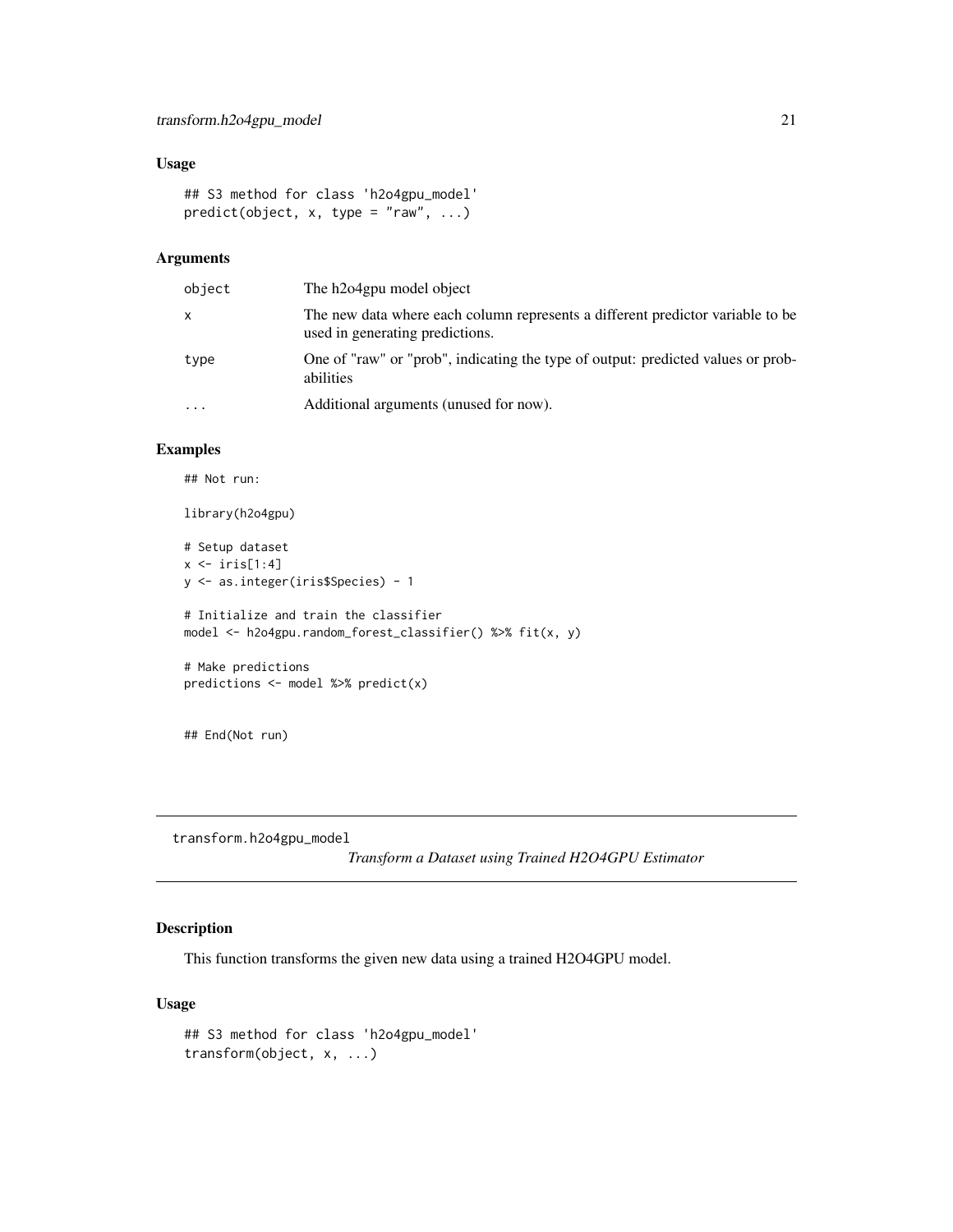#### Arguments

| object   | The h2o4gpu model object                                                                                          |
|----------|-------------------------------------------------------------------------------------------------------------------|
| X        | The new data where each column represents a different predictor variable to be<br>used in generating predictions. |
| $\cdots$ | Additional arguments (unused for now).                                                                            |

#### Examples

## Not run:

library(h2o4gpu)

```
# Prepare data
iris$Species <- as.integer(iris$Species) # convert to numeric data
# Randomly sample 80% of the rows for the training set
set.seed(1)
train_idx <- sample(1:nrow(iris), 0.8*nrow(iris))
train <- iris[train_idx, ]
test <- iris[-train_idx, ]
# Train a K-Means model
model_km <- h2o4gpu.kmeans(n_clusters = 3L) %>% fit(train)
# Transform test data
test_dist <- model_km %>% transform(test)
```
## End(Not run)